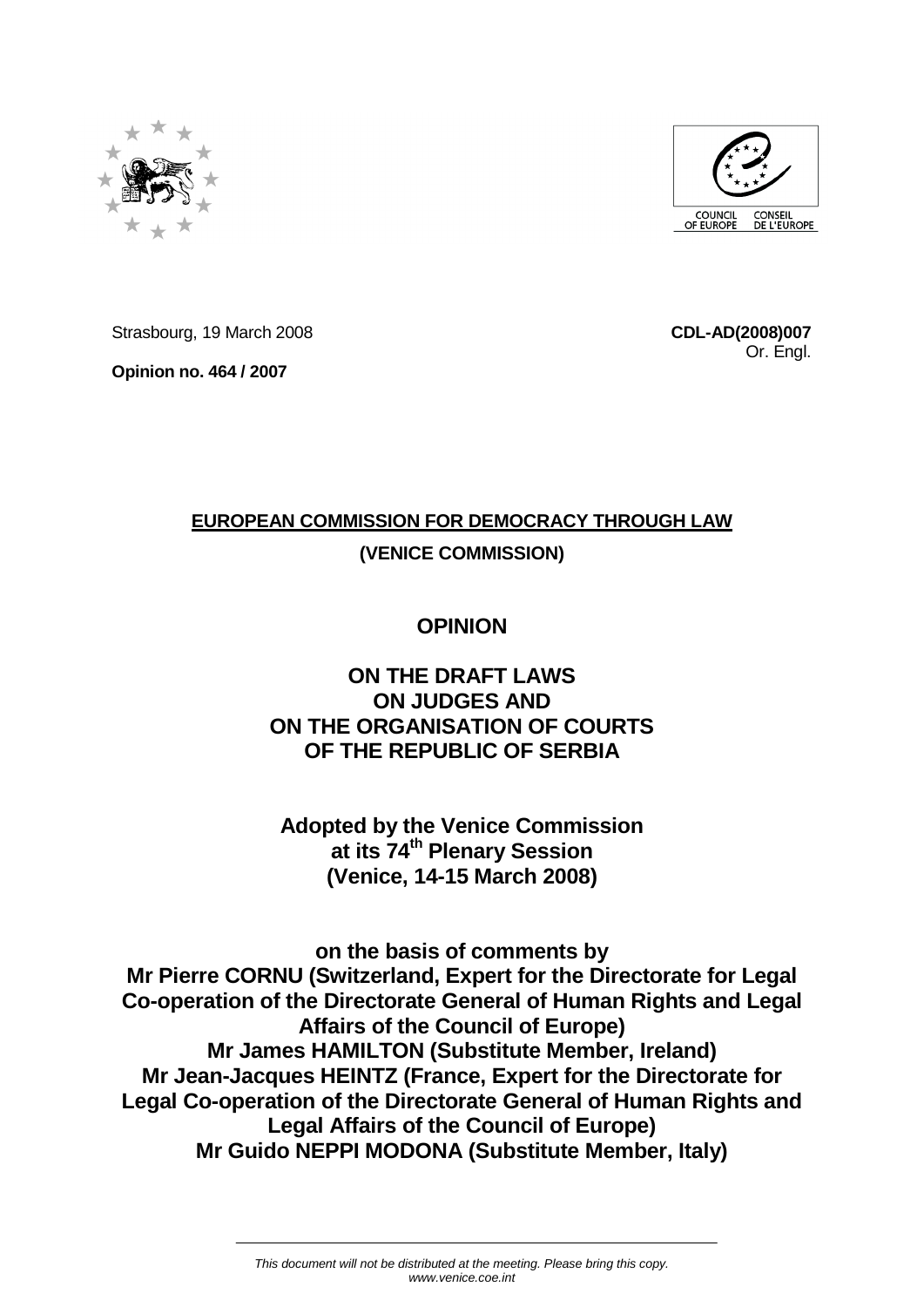| Н.  |  |
|-----|--|
| А.  |  |
| В.  |  |
| C.  |  |
| D.  |  |
| Е.  |  |
| F.  |  |
| G.  |  |
| Η.  |  |
| Ш.  |  |
| А.  |  |
| В.  |  |
| C.  |  |
| D.  |  |
| Е.  |  |
| F.  |  |
| G.  |  |
| Н.  |  |
| L.  |  |
| J.  |  |
| IV. |  |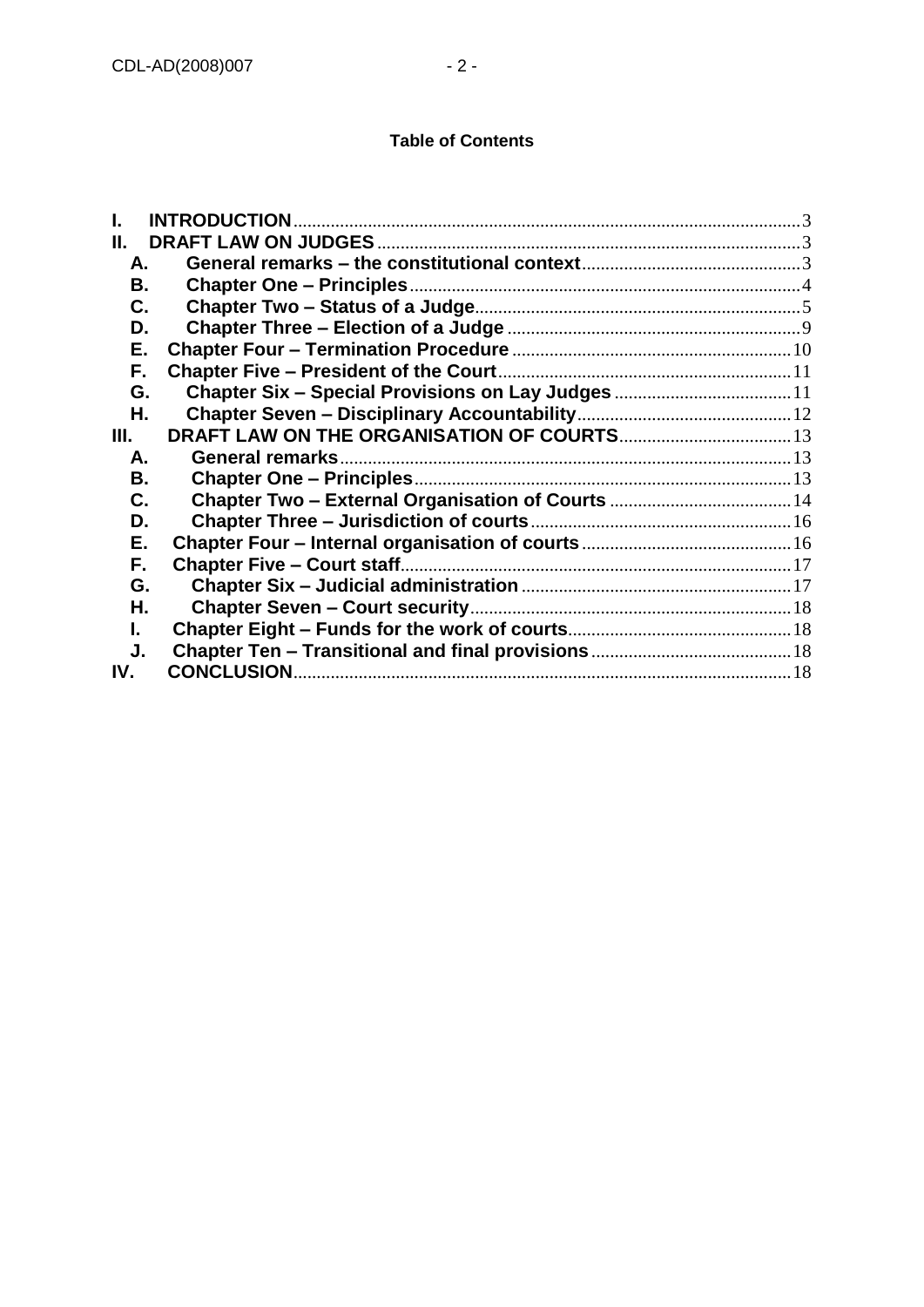*1. By letter dated 23 January 2008, the Strategy Implementation Secretariat of the Ministry of Justice of the Republic of Serbia requested an opinion on the draft Law on Judges (CDL(2008)014) and the draft Law on the Organisation of Courts of the Republic of Serbia (CDL(2008)015).*

*2. The present opinion is prepared jointly with the Directorate for Legal Co-operation of the Directorate General of Human Rights and Legal Affairs of the Council of Europe on the basis of comments by Mr Pierre Cornu, Mr James Hamilton, Mr Jean-Jacques Heintz and Mr Guido Neppi Modona, who were invited to act as rapporteurs. Their comments figure in documents CDL(2008)019, 020, 022 and 021, respectively.*

*3. On 21 February 2008, Mr Pierre Cornu, Mr James Hamilton, Mr Jean-Jacques Heintz and Mr Guido Neppi Modona accompanied by Ms Tanja Gerwien and Ms Ana Rusu from the Secretariat, visited Belgrade, where they met with representatives of the Ministry of Justice, the Working Group for drafting laws related to the organisation of the judiciary and the Judges Association of Serbia. This meeting settled a number of outstanding questions by the rapporteurs regarding the draft laws.*

*4. This opinion was adopted at the 74th plenary Session of the Venice Commission (Venice, 14-15 March 2008).*

# <span id="page-2-0"></span>**I. INTRODUCTION**

5. The draft laws on Judges and on the Organisation of Courts are a part of a package of judiciary laws prepared in the context of the Serbian National Judicial Reform Strategy. This Strategy was adopted by the National Assembly of the Republic of Serbia in May 2006 to reform the Serbian justice system, which is widely perceived by the Serbian public as being corrupt.

6. For both draft laws, reference will be made to the Constitution of the Republic of Serbia, which was adopted by the National Assembly on 30 September 2006 as well as the Constitutional Law on Implementation of the Constitution of the Republic of Serbia, which was adopted by the National Assembly on 10 November 2006. This applies in particular to the draft Law on Judges, as a number of provisions relating to judges are already regulated in the Constitution.

# <span id="page-2-2"></span><span id="page-2-1"></span>**II. DRAFT LAW ON JUDGES**

# **A. General remarks – the constitutional context**

7. The key provision to note is Article 7 of the Constitutional Law on Implementation of the Constitution of the Republic of Serbia (10 November 2006). This Article provides that the election of the President of the Supreme Court of Cassation and the first election of the judges of the Supreme Court of Cassation shall take place no later than 90 days from the date of the constitution of the High Judicial Council, and that judges and presidents of other courts shall be elected no later than one year from the date of the constitution of the High Judicial Council. There is no guarantee in this system that any existing judges will be reelected or appointed.

8. The Constitution of the Republic of Serbia regulates the principles that are the guarantees of the independence of judges. These are:

the principle of the stability of judges (Article 146),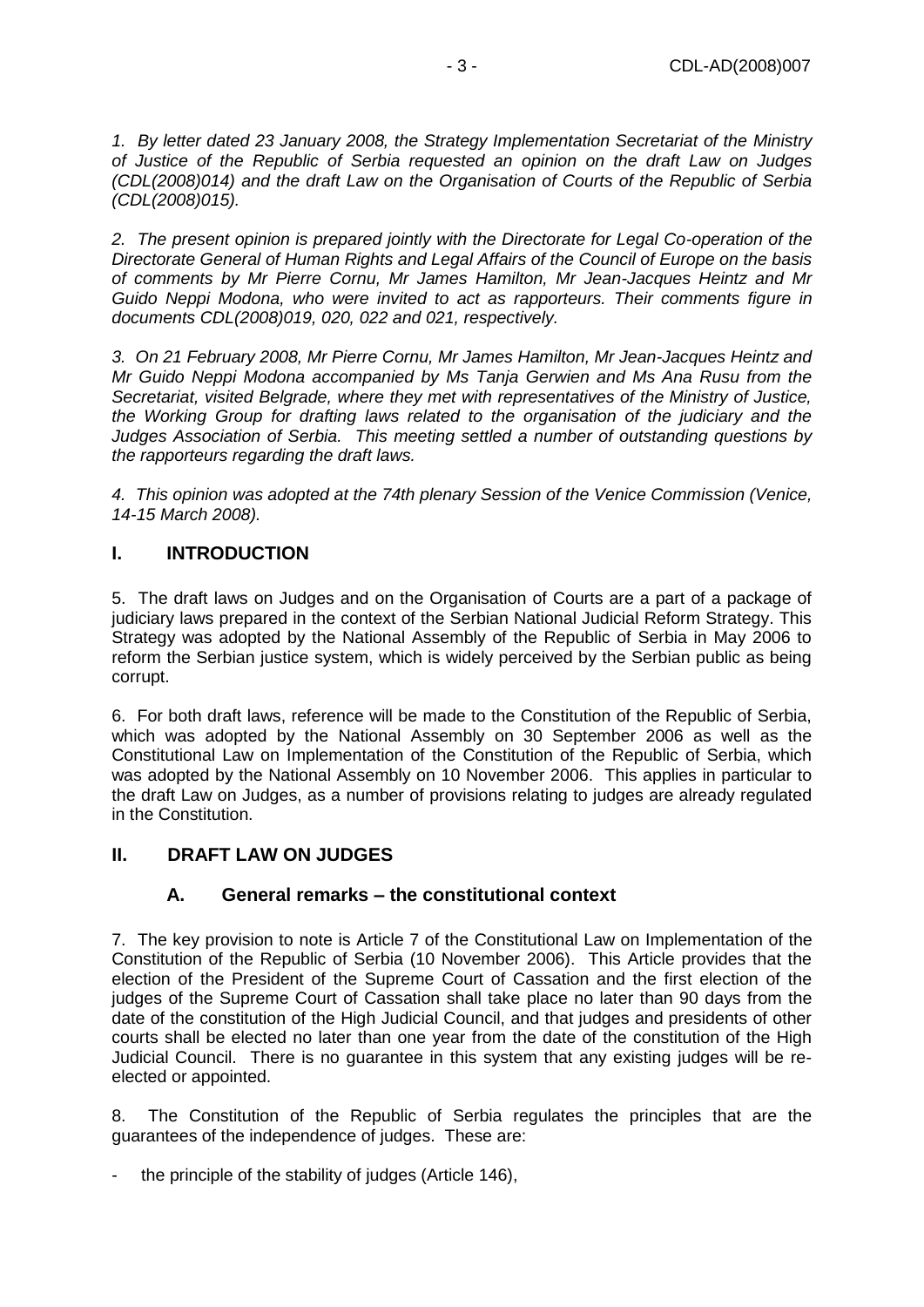- the immunity of judges (Article 151),
- the principle of incompatibilities (Article 152),
- the principle of establishing courts only on the basis of the law (Article 143),
- a ban on the creation of provisional courts, martial courts and special courts (Article 143), and
- the role of the High Judicial Council (Art. 153-155).

With respect to the election of judges, Article 147 retains the principle that judges are elected by the National Assembly.

9. In its Opinion on the Constitution of Serbia (Opinion No.405/2006, CDL-AD(2007)004 adopted at the  $70<sup>th</sup>$  Plenary Session, 17-18 March 2007) the Venice Commission was critical of these arrangements (see in particular paragraphs 71-74). Firstly, the Venice Commission pointed out that the need for a re-appointment process with respect to all judges and prosecutors was not at all obvious. Secondly, the Venice Commission pointed out that such a process would be acceptable only if there were sufficient guarantees for its fairness, that this required in particular a procedure based on clear and transparent criteria, that only past behaviour incompatible with the role of an independent judge may be a reason for not reappointing a judge, that the procedure had to be fair, be carried out by an independent and impartial body, ensure a fair hearing for all concerned, and that there must be the possibility for an appeal to an independent court.

10. However, the provisions contained in the present draft Law do not provide for any such procedures. The draft Law simply sets out procedures for the election of judges. Existing judges who wish to be appointed, it seems, will have to apply in the same manner as any other candidate and will receive no special consideration, much less the procedures identified as necessary by the Venice Commission. There is in fact no "reappointment" procedure as such. The draft Law on Judges thereby compounds the problems created by the Constitutional Law on the Implementation of the Constitution.

11. It is important to mention however, that at the meeting in Belgrade, the Ministry of Justice explained that the reappointment procedure would be included in the final version of this draft Law.

<span id="page-3-0"></span>12. Despite these problems in relation to the political appointment of judges and the lack of protection of the position of serving judges, it is important to underline that the draft Law contains many good provisions.

# **B. Chapter One – Principles**

## **Articles 1 to 10**

13. The fundamental principles listed and detailed under this heading are: independence, tenure and non-transferability, participation in taking decisions of significance for the work of courts, right to advanced professional education and training, election and termination of office and number of judges and lay judges. Not all of these aspects fall generally under the concept of *"general principles*". For example, it is surprising to find in Article 10 the number of judges of the Supreme Court of Cassation. This has very little to do with "principles".

14. Article 2 on the Tenure and Non-transferability of Judges should, for instance, mention international institutions among places where a judge could work temporarily, be it international courts or other organisations Serbia is a member of. Article 3 makes reference to the code of ethics to be issued by the High Judicial Council. This is a very important document and might be controversial, as is the case in some countries, especially if it is not confirmed or ratified by a law. All judges should, through their association(s) be consulted in order to facilitate adhering to such a code of ethics.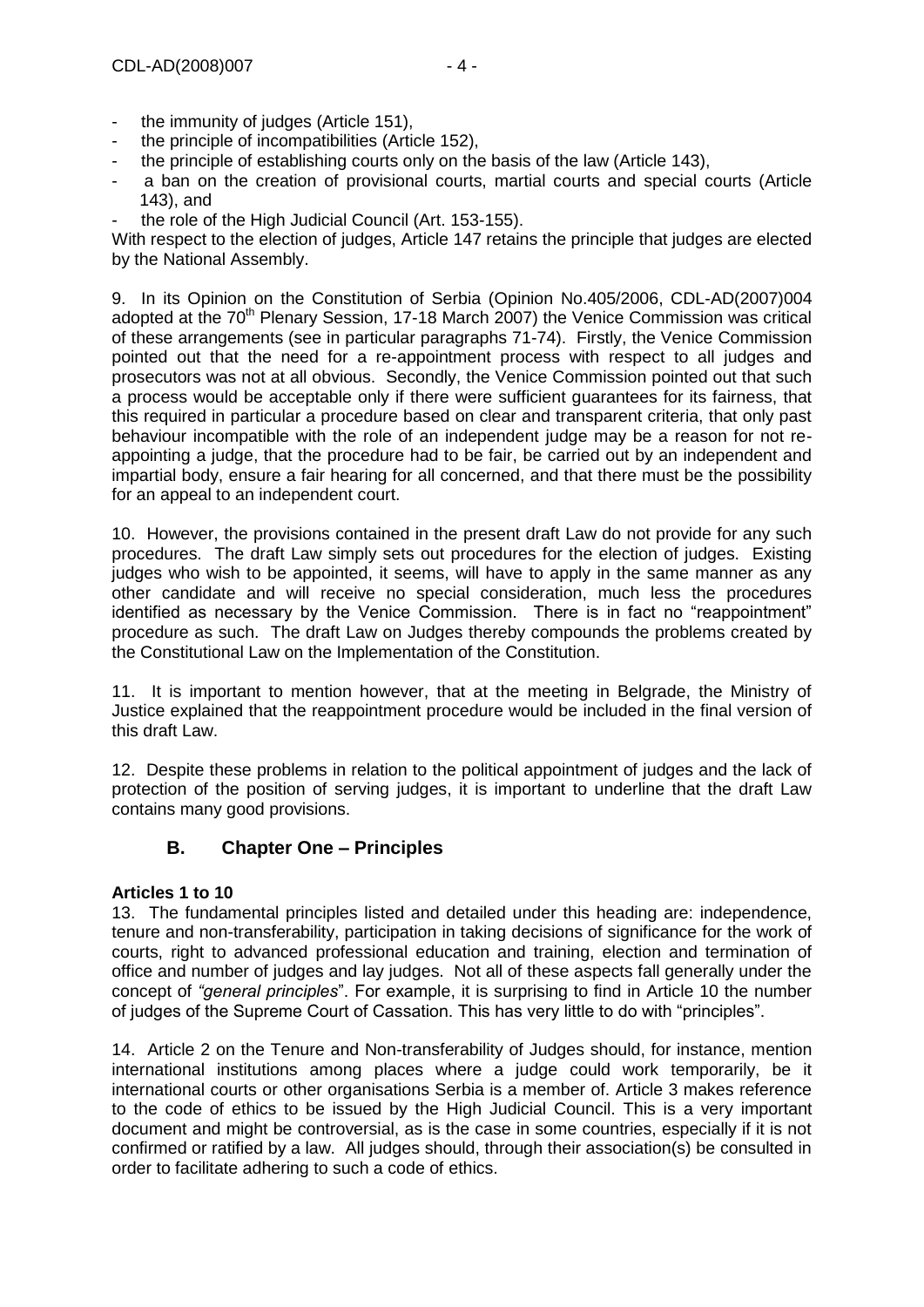## **Article 5**

15. This Article provides for the lifting of immunity of judges, except in relation to acts committed in performance of their judicial function. This is a very welcome provision.

## **Article 7**

16. The second paragraph of Article 7 seems vague or unclear, as no reference is made to the way judges may *"undertake measures to protect and preserve their independence and autonomy".* How far can they go with this concept? Does it mean that they can only act through an association? Some clarification would be welcome.

## **Article 8**

17. Similarly, Article 8 on the participation in making decisions of significance for the work of courts needs further detail. What is the mechanism of consultation and to what extent may judges impart their views on these aspects? Does it make reference to Article 41 paragraph 1 of the draft Law on Organisation of Courts, which seems to limit the competence of the "*session of all judges*"?

## **Article 9**

18. This provision states, in a very ambitious manner, the principle of a "right" to advanced professional education and training. Yet, there is a contradiction between two concepts, namely the fact that the judges have a right and duty to be trained, and paragraph 3 which says that training is voluntary (unless certain conditions make it mandatory). It would help to make training on a regular basis mandatory (for example at least once every two years) so that no judge can shirk continuous education.

19. Article 9 is also in line with Paragraph 4.4 of the European Charter on the Statute for Judges, which states that *"The statute guarantees to judges the maintenance and broadening of their knowledge, technical as well as social and cultural, needed to perform their duties, through regular access to training which the State pays for…".*

# <span id="page-4-0"></span>**C. Chapter Two – Status of a Judge**

# **Permanence of judgeship**

20. Chapter Two seems to be the central part of the draft Law, as it sets out in detail the various aspects of the status of judges, namely: permanence of judgeship (with an exception for persons elected for the first time, where the mandate is limited to three years), the nontransferability of judges (principle of irremovability), mutual independence of judges, relationship of judgeship to other functions, engagements and activities, performance evaluation and financial status.

## **Article 11**

21. This Article on the concept of the permanence of judges reduces the period of a first appointment from five to three years and this is to be welcomed.

22. There is no conclusive reason to criticise the three years' probation period, based on international standards, as a certain number of fairly described criteria have been set out (see notably Articles 51 to 53 below, also Article 32 and Article 34 on the performance evaluation of judges). The fact that a person's qualifications etc. are checked to ensure that he or she really meets all requirements before appointing him or her to a permanent position as a judge raises no questions. There are alternative systems in other Member states of the Council of Europe (e.g. France, the Netherlands) where a long and intensive training period exists combined with a certain number of performance evaluation mechanisms.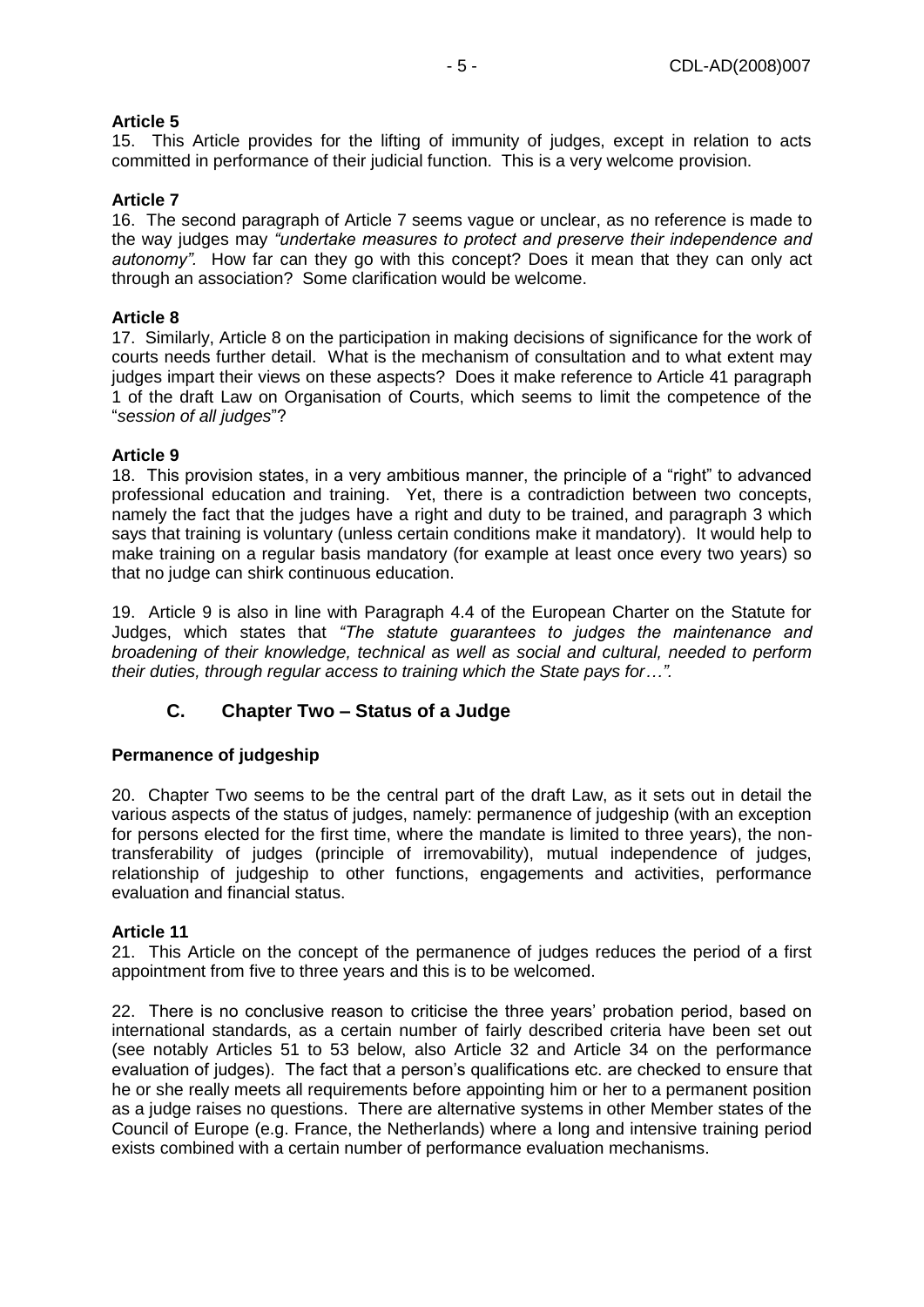## **Article 12**

23. Under this Article, a judge working in a court that will be abolished is allowed to continue to work in a court of the same or of approximately the same type and instance. It is important that the judge not be appointed to a lesser position following the abolition of a court.

24. The words "or approximately" in the second paragraph should therefore be deleted. Courts simply are or are not of the same rank.

## **Suspension of judgeship**

## **Article 16**

25. The principle of a possible suspension is undisputable for obvious reasons. However, the fundamental right to a fair and transparent procedure should not be limited, unless there are serious reasons (that shall be duly stated in writing) to make an urgent decision. It seems that no special procedure is foreseen, other than the right for the judge to file a complaint afterwards, under Article 16.

## **Non-transferability of a judge**

## **Article 17**

26. The concept of the non-transferability of a judge set out in this Article is most welcome and the exceptions to the principle are rightly restricted and described in a precise manner and provide for serious guarantees.

## **Article 19**

27. This provision on the assignment of a judge to another court is positive, well-drafted and in the interest of a well-functioning justice system.

## **Article 20**

28. This Article on the assignment of a judge to another State body or institution seems to be very restrictive. A judge may only be assigned to work at the High Judicial Council, the Ministry of Justice and the institution competent for judicial training. There is no reason to prevent a judge from working – subject to certain conditions – in another ministry or in international organisations. In such cases, they would be seconded to the ministry or organisation or request a leave of absence. As in most European judicial systems, judges should be entitled to return to their previous position once their assignment has ended.

## **Mutual independence of judges**

## **Articles 21 to 28**

29. These Articles deal in a very detailed manner with the concept of mutual independence of judges and are very progressive. Yet, it should be mentioned that the practical consequences of this principle might be better placed in the law on judicial organisation or even in the codes of procedure (civil and criminal). This concerns, in particular, Articles 22 to 27.

30. The concept and its implementation are fully compliant with the recommendations by the Council of Europe and the CEPEJ (European Commission for the Efficiency of Justice).

## **Article 22**

31. This Article on the Immutability of Annual Workload is very interesting as it provides for a mechanism that exists in a formal way only in a limited number of European countries (e.g. the Netherlands where norms are defined nationwide by the Council for the Judiciary "Hooge Raad", and where each court decides its annual workload upon deliberation).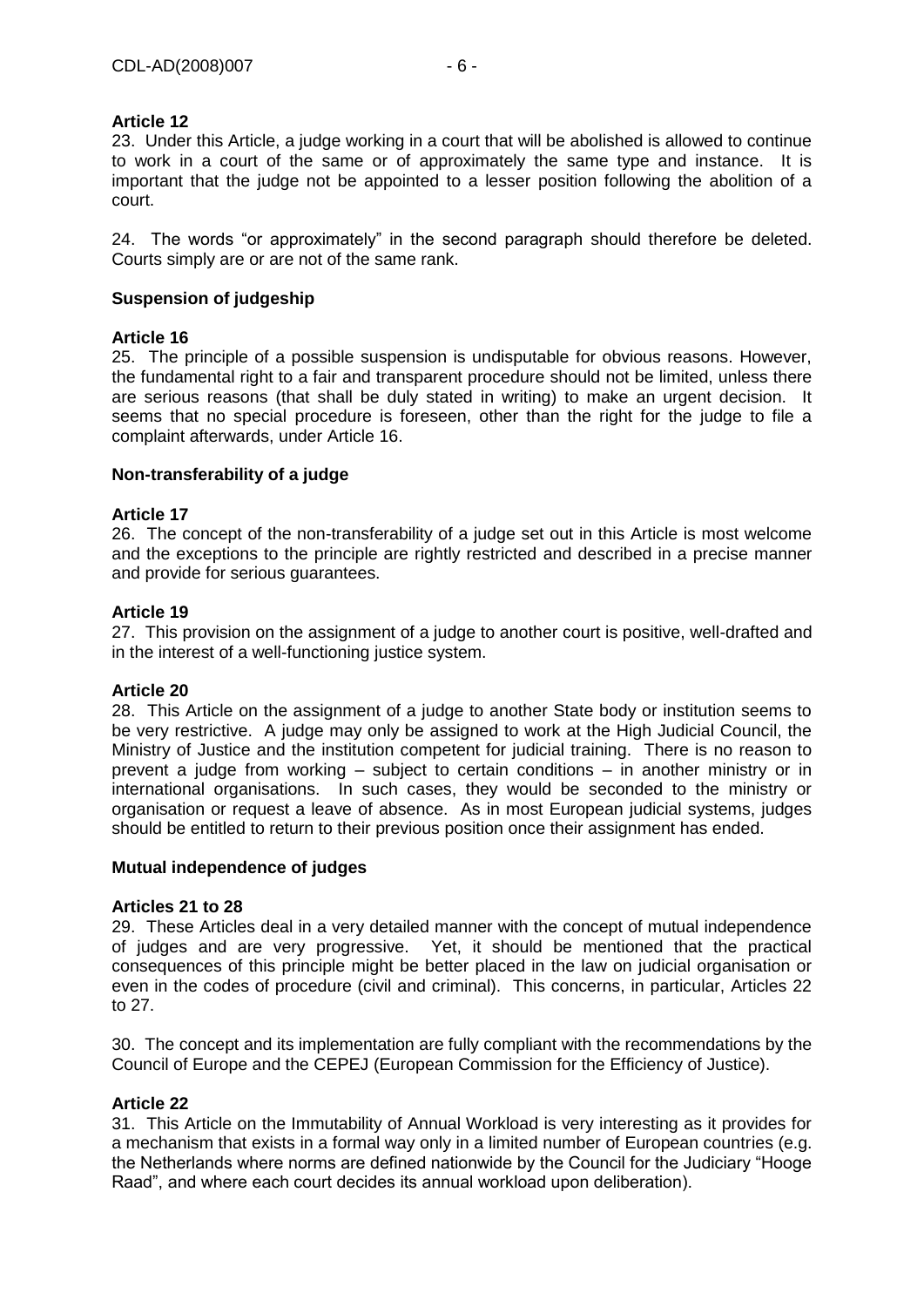32. However, how will this mechanism be implemented in practice? How will the decisions be made? What will happen if there is an unforeseen increase in the number of cases? This should be clarified.

### **Article 27**

33. This Article on the Notification of Duration of Proceeding is very detailed, but welldrafted. It intends to contribute to the acceleration of the judicial process. However, it is difficult to implement in practice, unless the judge has the power to accelerate the procedure and issue orders (based on the code of civil procedure) without infringing the principles of neutrality and impartiality.

34. Furthermore, based on the well-known situation of judicial activities throughout Europe, it is unlikely that the notification set up by this Article will actually be able to contribute to an acceleration of cases. On the contrary, it might very well be that the time spent on reporting to the president of the court could be more usefully applied to drafting decisions rather than wasted on these kinds of unnecessary administrative tasks.

35. Judges might also be given the power to initiate Alternative Dispute Resolution mechanisms, such as mediation or conciliation, either handled by themselves (subject to adequate training) or, preferably, by a specialised organisation.

### **Relationship of judgeship to other functions, engagements and activities**

#### **Article 29**

36. This Article states the principle of incompatibility of the judges' position with a certain number of activities. These include membership of political party, paid public or private work, compensated legal services or advice and other activities which – according to decisions to be taken by the High Judicial Council – are assessed as being contrary to the dignity and independence of a judge. Research and professional activities outside working hours do not require any prior authorisation.

37. Due to the restrictions set by paragraphs 1 to 3, it is unclear what type of "professional activity" may still be carried out by judges. Paragraph 5 sets out a number of activities a judge could carry out, but seems to be in contradiction with another paragraph of the same Article.

38. The last paragraph of the same Article is unjustifiably restrictive, as there is no reason for a judge not to be allowed to publish articles with a private owned publishing company, subject to the other restrictions imposed in the first six paragraphs.

39. This Article should be redrafted in order to avoid any misunderstandings.

### **Article 30**

40. This Article on the Duty to Notify and Filing of Charges is ambiguous as *"(a) judge is required to notify the High Court (Judicial) Council in writing of any engagement or work that may be deemed incompatible with judgeship"*. This means that – in applying the principle of basic prudence - judges will almost always notify their engagement or work, just because they will not know in advance what the position of the High Judicial Council will be.

### **Performance evaluation of judges (Articles 31 to 35)**

41. Article 31 clearly sets out the general principle of the regular evaluation of all judges and court presidents (with the exception of the President of the Supreme Court of Cassation). It involves all aspects of a judge's work and represents the basis for election, mandatory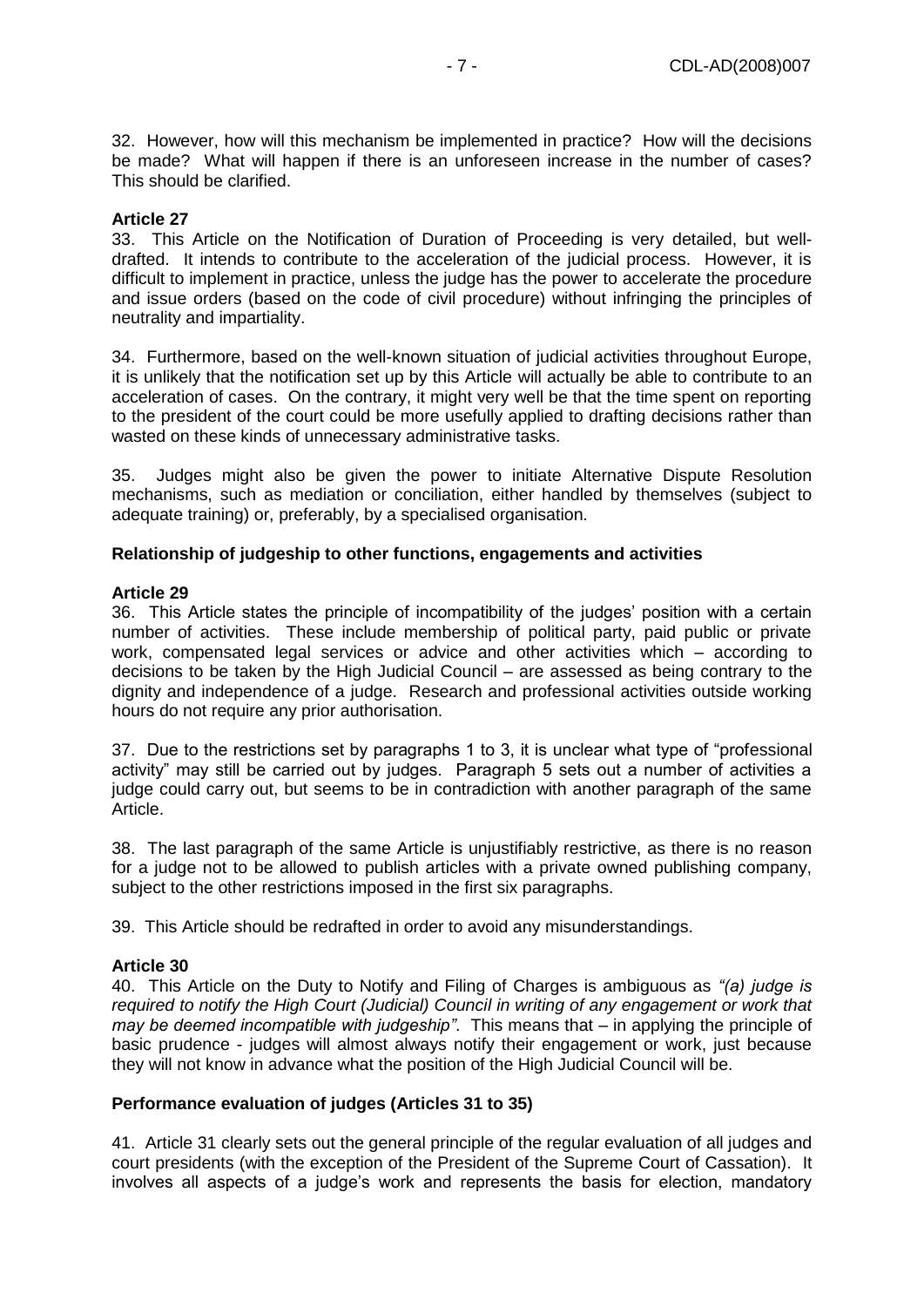training of judges, allocation to pay grades, dismissal and instituting disciplinary proceedings. It is to be conducted on the basis of publicised, objective and individual criteria and standards which are to be set out by the High Judicial Council.

42. According to Article 32, the bodies that are competent to carry out performance evaluation are departmental boards and the Commission of the High Judicial Council for Performance Evaluation of Judges. Departmental boards are to comprise the President of the Department and two judges elected by secret ballot at the session of the Department.

43. Article 33 provides that the court presidents and judges of the Supreme Court of Cassation are evaluated by the Commission of the High Judicial Council.

44. Article 34 states that performance is to be evaluated annually except in relation to judges elected for the first time, in which case it is to be evaluated every six months.

45. According to Article 35, ratings are "fails to meet requirements", "satisfactory", "good", "very good" and "excellent". Failing to meet requirements is grounds for removal from Office. A judge and/or the court president can object to the rating to the High Judicial Council or the Commission of the High Judicial Council.

46. The procedure set out in these Articles is transparent, fair and based on predetermined and, as far as possible, objective criteria. One may indeed question the principle of a performance evaluation for judges, however, similar systems exist in most European countries. It contributes to the improvement of the quality of the judicial service and guarantees the professionalism of judges.

47. It is important that an efficient performance evaluation system be based on a clear definition of the goals to be achieved. Therefore, a clear procedure including interviews and exchange of documents should be carefully set up with the assistance of human resource management experts.

## **Financial status of judges (Articles 36 to 43)**

48. The main characteristics of the judges' remuneration are the following: the salary (which is supposed to be commensurate to the position of the judge, to his or her seniority, experience and responsibilities), which is determined pursuant to a base salary. Judges are classified into five pay categories which correspond to grades. Each grade is divided into two levels (except the fifth grade) which are expressed in coefficients. This is a very classical remuneration mechanism for civil servants and judicial staff.

49. However, there are two aspects of the financial status that might be questioned. One is the fact that the base for calculation and payment of salaries of judges is determined by the government (Article 36). This may put into question the principle of independence of the judiciary, although there is very little room (if at all) for differentiation or discrimination. There is no reason not to entrust this task to the High Judicial Council, which is done by a number of countries where it has been transferred to similar institutions. The second aspect is the classification of judges depending on the court to which they were appointed (Article 37). This is open to criticism as there is no reason to differentiate between the workload, professional experience and scope of competence, between judges from magistrates courts and municipal courts or between commercial, district courts and the high magistrates court and the Appellate, High Commercial and the Administrative Courts.

50. Therefore, the five categories could very well be reduced to three. This would have the advantage of showing to both the judges and the public at large that justice is rendered by equally qualified judges of all courts and levels. Well-performing judges should have the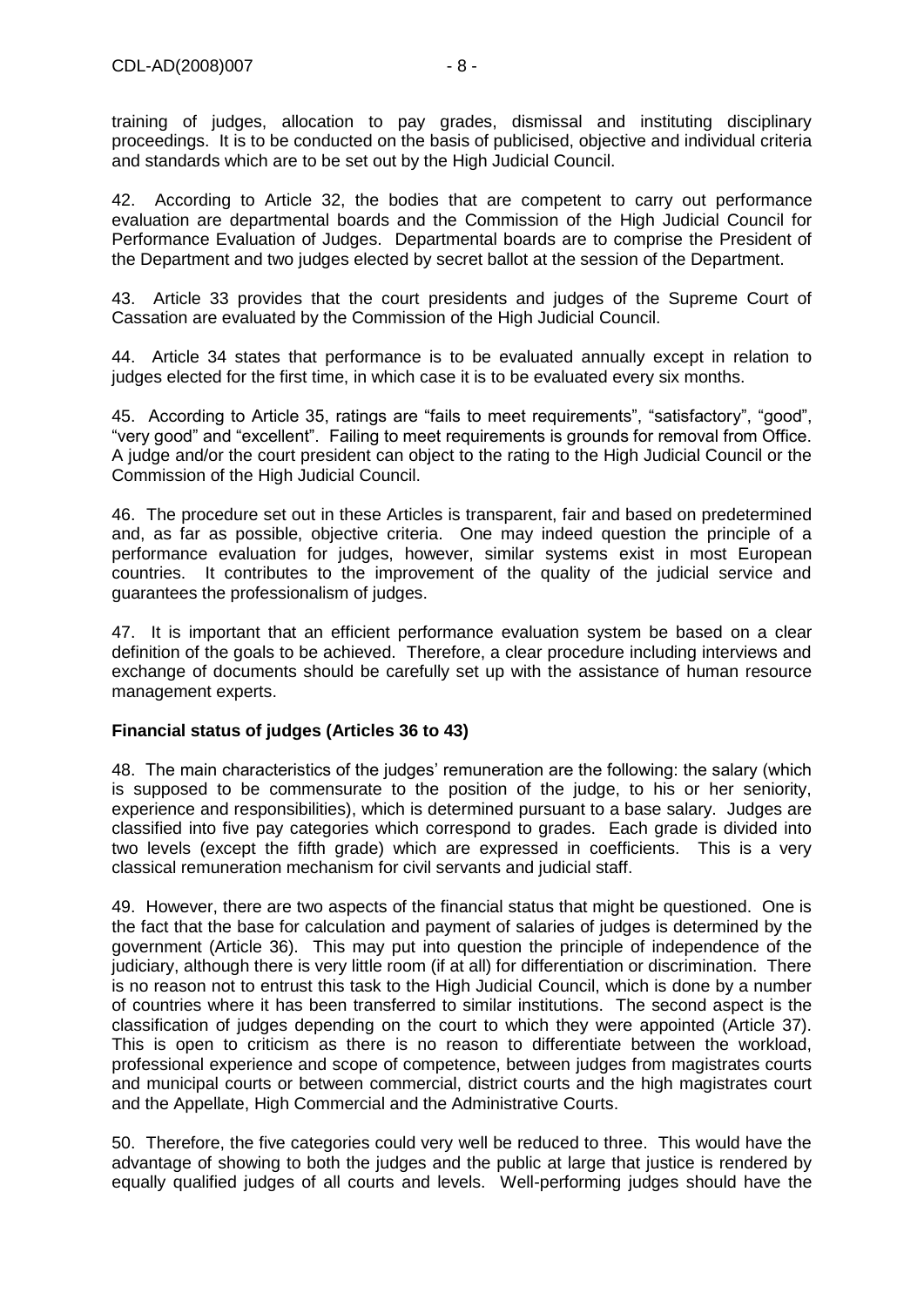opportunity to work at a court of any level without having to suffer any negative financial consequences.

51. According to Article 39, the five categories are crucial to the salary perceived, since one moves to a higher salary level if twice classified "excellent", whereas one moves to the lower salary level if twice rated only "satisfactory" or "good". These ratings are entered into the judge's and court president's personal file. However, it is not clear who exactly does the actual evaluation. The decision-making power lies with the departmental boards in most cases, and in the case of presidents of courts and members of the Supreme Court of Cassation, with the High Judicial Council. But on what basis are departmental boards or the High Judicial Council to arrive at a conclusion? This should be clarified.

52. The generous disposition of Article 43, which foresees an increased salary up to 100% for judges adjudicating criminal cases in organised crime and war crime cases, might be interpreted as an attempt to offer an excessive privilege to certain judges and, consequently, to reduce the perception the public has of their independence. This should be revised.

# <span id="page-8-0"></span>**D. Chapter Three – Election of a Judge**

53. Article 147 of the Constitution stipulates that *"On proposal of the High Judicial Council, the National Assembly shall elect as a judge the person who is elected to the post of judge for the first time. Tenure of office of a judge who was elected to the post of judge shall last three years. In accordance with the Law, the High Judicial Council shall elect judges to the posts of permanent judges, in that or other court. In addition, the High Judicial Council shall decide on election of judges who hold the post of permanent judges to other or higher court."*

54. Chapter Three of this draft Law describes the requirements for applying for a position as a judge, the selection and election procedures of judges and the taking of an oath and office.

## **Articles 44 to 47**

55. Article 44 provides a second degree selection, since the Council selects candidates from among Serbian citizens who meet the requirements for employment in state bodies, who are law school graduates, have passed the bar exam and deserve the judgeship. Article 46 requires professional experience in the legal profession for different periods and Article 47 provides for other requirements such as qualification, competence and worthiness. In particular, the last paragraph refers to the Law regulating the training institute, which the Venice Commission and the Directorate for Legal Co-operation have not received. Nevertheless, one could very well imagine that, as in a number of countries, the training institution is involved in the qualification assessment of candidate judges. However, one aspect is unclear, namely the question of whether a person can apply for two or more positions or if the application is limited to one position. In the current draft Law, multiple applications are possible. This should be clarified.

## **Article 50**

56. Under this Article, applications have to be submitted to the High Judicial Council, which *"shall obtain information and opinions about the qualification, competence and moral character of a candidate".* It is not clear from this provision whether the applicant is entitled to see this material or to challenge it if he or she does not agree with it.

## **Articles 51 to 53**

57. Article 51 provides that the High Judicial Council proposes to the National Assembly two candidates for each judge's position. According to Article 52, the National Assembly elects first time judges from among the two candidates proposed by the Council for each judge's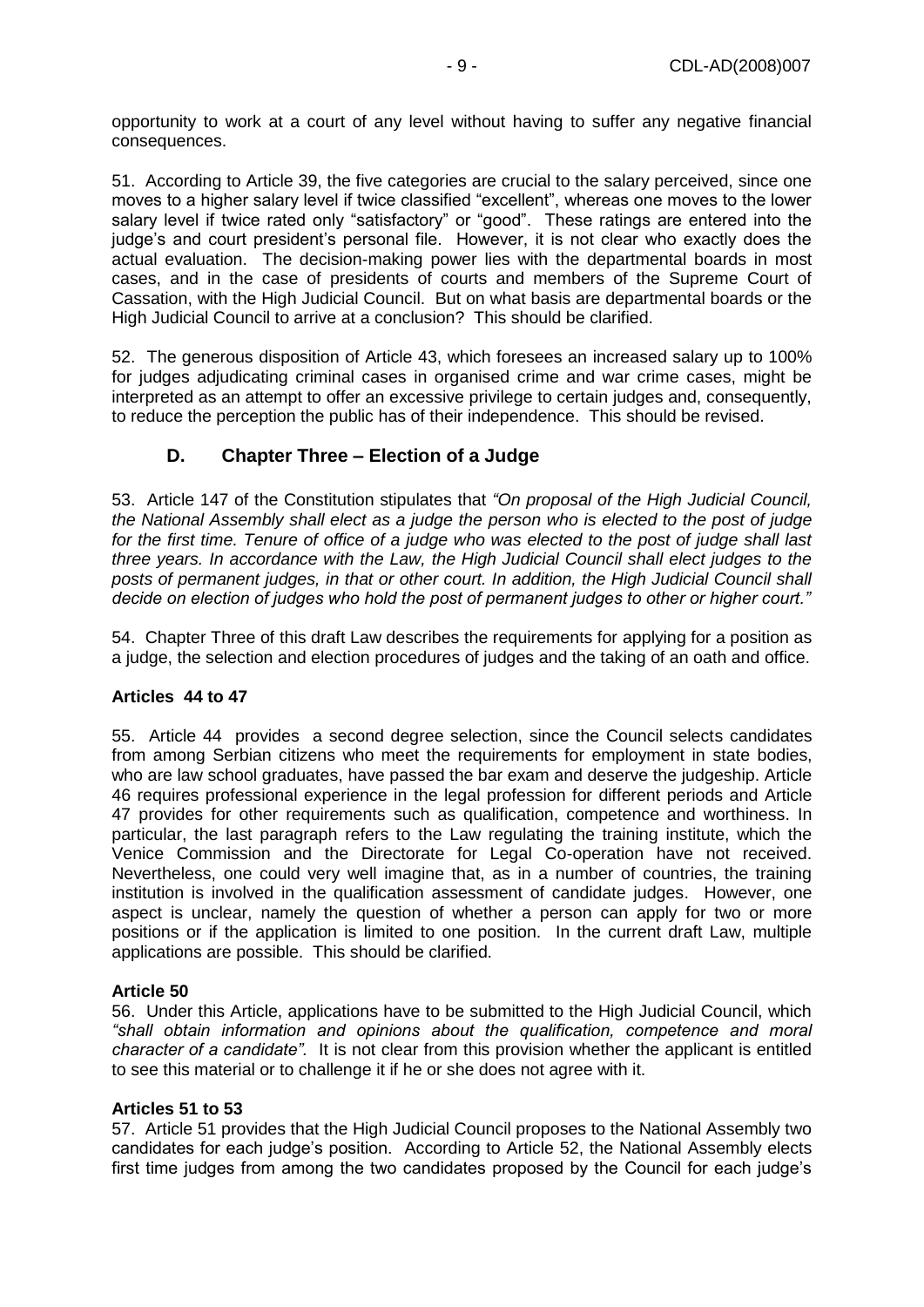position. Article 53 provides that after the three years' probationary period, judges are appointed by the Council to a permanent position. If the first term of office of three years is deemed to be unsatisfactory, the Council does not appoint the judge to a permanent position; the judge can appeal against this decision in front of the Constitutional Court.

58. Articles 51 and 52 represent a serious politicisation of the office of a judge and raise the following questions: on what basis is the National Assembly to exercise a choice between two candidates who may both be suited for office? Are they to take into account their political opinions or background?

59. There is nothing in the Constitution to require such a two-candidate rule. It would be preferable if the High Judicial Council were to put forward only one candidate for each vacant position. This would go some way to resolve the problem created by the constitutional provision for election of judges in the National Assembly.

60. In some way, the draft Law followed the suggestions of the Venice Commission's Opinion No. 405/2006, since the Council is now given real power in the selection procedure of the candidates proposed to the National Assembly. However, the two-candidate rule has as a consequence that the final appointment remains in the hands of the parliamentary majority.

<span id="page-9-0"></span>61. As we saw beforehand, the draft Law on Judges does not solve the critical issue of the reappointment of already practising judges, raised by Article 7 of the Constitutional Law on Implementation of the Constitution. The constitutionality of the provision is doubtful, since the re-election process does not have any constitutional basis. It would not be in accordance with the principles of a society governed by the rule of law to allow the dismissal of serving judges without providing any guarantees. Under the Law, as drafted, it is possible that an existing judge who is neither incompetent nor guilty of misbehaviour and who applies for reappointment will be passed over in favour of the other applicant. This would be an unacceptable result.

62. In the case of existing judges the Council ought to be required to put their names forward unless they have behaved in a manner incompatible with the role of an independent judge or can be shown to be incompetent. Appropriate safeguards for the rights of judges so accused should be set out, since Articles 146 and 148 of the Constitution provide the guarantee of permanent tenure of office and that the decision on the termination of a judge's tenure is up to the High (Court) Judicial Council. Only the Council should be entrusted with the reappointment process.

# **E. Chapter Four – Termination Procedure**

## **Article 65**

63. According to this Article "anyone" may launch an initiative for the dismissal of a judge. However, according to paragraph 2 of the same Article the dismissal procedure may be initiated by the president of the court, the president of the directly higher court, the President of the Supreme Court of Cassation, the Minister of Justice, the bodies responsible for performance evaluation or the disciplinary commission. There seems to be a contradiction between these two paragraphs.

## **Article 66**

64. This Article provides that proceedings for dismissal are made by the High Judicial Council in closed session. The Council is entitled to request necessary information from competent bodies and organisations and must give a reasoned decision. The judge is entitled to be notified and made aware of the content of the case supporting documentation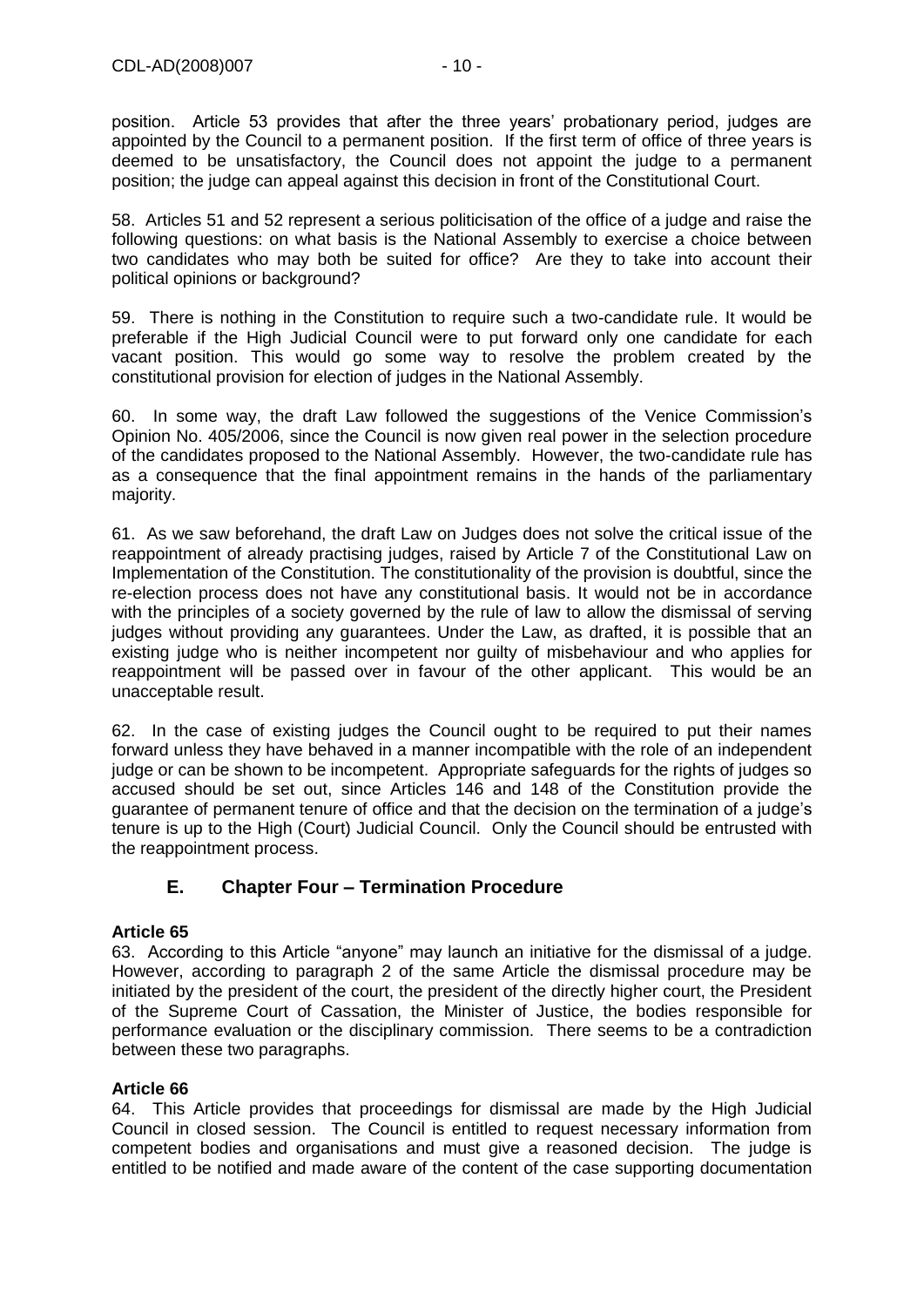and to provide explanations and to be represented or appear in person, and can appeal the decision in front of the constitutional court.

65. It should not be open to just "anyone" to initiate the removal of a judge.

### **Article 67**

66. This Article provides that a judge has the right to be notified about the reasons for the initiation of dismissal proceedings against him or her. Paragraph 2 could specify if the concerned judge is the only person entitled to present a statement or if an attorney or any other representative might do so as well.

# <span id="page-10-0"></span>**F. Chapter Five – President of the Court**

67. In order to determine whether the election of presidents of courts is done in a fair way, as it seems upon first reading of this Chapter, much will depend on the way the "clear" managerial and organisational skills will be assessed. The assistance of psychologists and/or sociologists might be useful here and such assistance could be introduced into the procedure.

### **Article 71**

68. This Article provides that the Council propose two candidates to the National Assembly, after taking into account the opinions of the session of all judges of the court, whose president is being elected. It is very progressive in comparison to the selection procedure in other European countries, where consultation of the judges of the court is rare. Although the opinion of the session of all judges is not binding, nor does it need to be reasoned, it certainly constitutes a very relevant argument leading the Council to consider that a candidate is not suitable for the job.

### **Article 72**

69. This Article entrusts the National Assembly with the power to elect, without a qualified majority, one of the two candidates proposed by the Council.

70. As with the election of first time judges, the appointment procedure of the courts' presidents is also exposed to the risk of politicisation. The only way to avoid such a risk would be to give the Council the power to propose only one candidate (as is the case for the nomination of the elected members of the High Judicial Council) and to entrust the National Assembly with only a veto power.

### **Article 80**

71. This Article provides for the election of the President of the Supreme Court of Cassation from among the judges of that court, upon the recommendation of the High Judicial Council and following the opinion of the general session of that court and the relevant committee of the National Assembly. This is a rather cumbersome provision. It is not clear what happens if the recommendations and opinions of these three bodies are not in agreement with each other. It is also not clear whether the National Assembly is free to reject the recommendation of the Council.

72. However, it is remarkably progressive and democratic with respect to the limits that it sets to the term of office of the President of the Supreme Court of Cassation. The term is five non-renewable years and the election follows the opinion of the general assembly of that court.

# <span id="page-10-1"></span>**G. Chapter Six – Special Provisions on Lay Judges**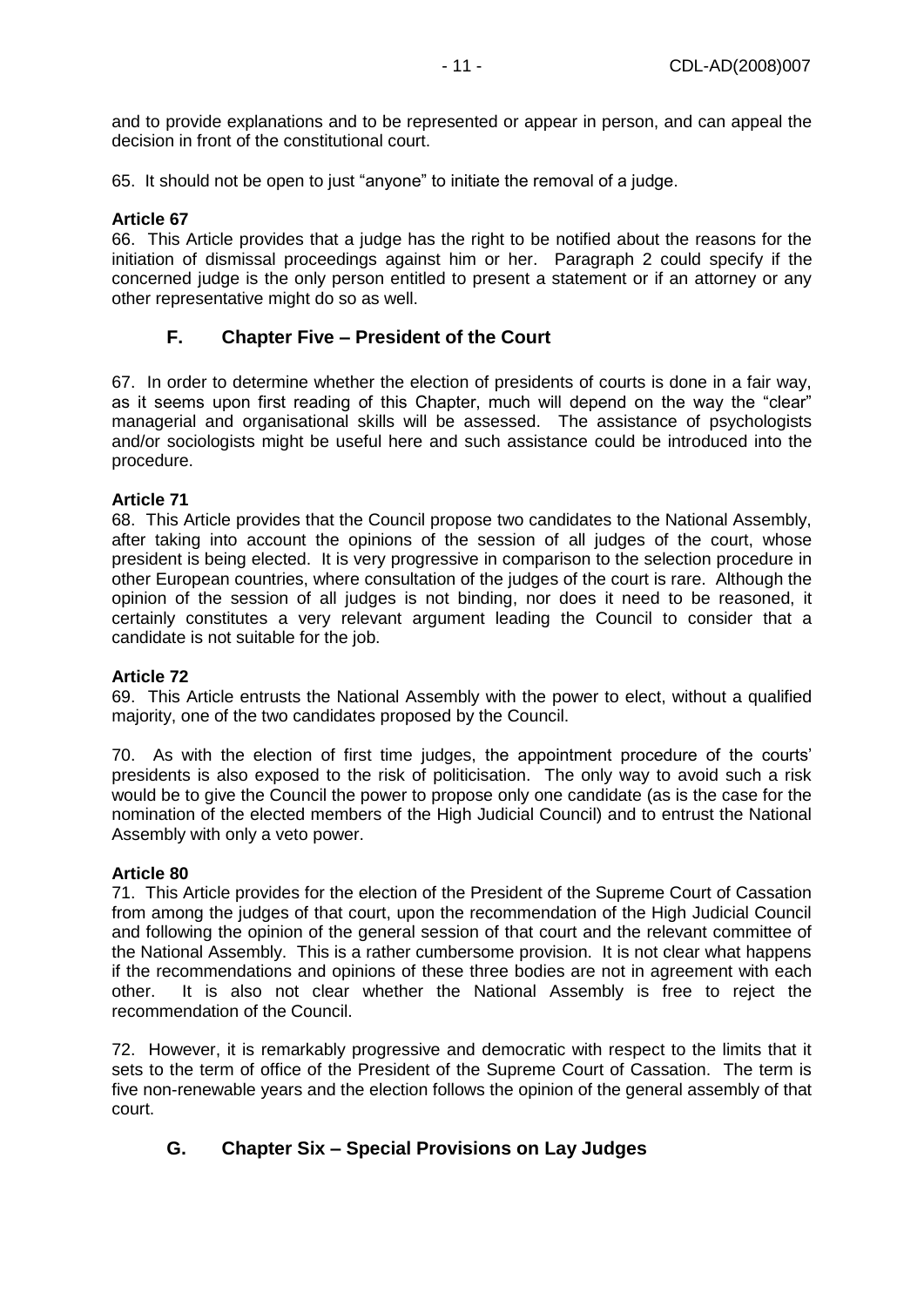## **Article 82**

73. Chapter 6 deals with lay judges. At the meeting in Belgrade, the function of lay judges was clarified. They were introduced after the Second World War to sit with professional judges in most cases and act as a type of watchdog of the judiciary.

74. According to Article 82 *"the things considered when appointing a lay judge are sex, age, profession and social status, knowledge, competence, and affinities for specific type of matter".* It is not clear why sex, age, or social status should be qualifying criteria for appointment as a lay judge. These should not be factors except to the extent it may be desirable to ensure a balance.

75. This Article is also very vague when stating that the applicant has to be "worthy" of the function of a lay judge.

## **Article 83**

76. According to this Article the appointment of lay judges is to be made by the High Judicial Council upon the proposal of the Minister of Justice, who must first obtain the opinion from the court to which the lay judge is to be appointed. It is not clear what happens if the opinion is unfavourable. Can ministers still propose the appointment? Is the High Judicial Council obliged to accept the Minister's proposal?

# <span id="page-11-0"></span>**H. Chapter Seven – Disciplinary Accountability**

## **Article 91**

77. This Article defines in an almost too precise and restrictive manner, disciplinary offences and severe disciplinary offences. A considerable number of the disciplinary offences defined here relate essentially to work performance rather than to any question of ethics or misbehaviour. For example, disciplinary offences include "*unjustifiable delays in drafting of decisions*", "*unjustifiable failure to schedule a hearing*", "*frequent tardiness for hearings*", "*apparently incorrect treatment of the participants to the proceedings and the court staff", "unjustified prolonging of the proceedings*".

78. A number of judicial systems (e.g. France) do not define disciplinary offences in such a detailed manner. It is left to the authority of the relevant disciplinary institution to define it through its case-law. Such a system brings about a certain amount of legal uncertainty, but on the other hand it allows the judges' peers to assess the behaviour of their colleagues in the light of the social perception of judicial duty. However, the procedure meets the usual standards of fairness.

## **Article 94**

79. This Article lists the various disciplinary bodies, including the "Disciplinary Prosecutor", yet, there is no indication as to who this Prosecutor is or which organ appoints him or her. This is important and needs to be clarified as he or she would appear to be a rather powerful figure as he or she can initiate disciplinary proceedings and reject disciplinary charges as illfounded under Article 96 of this draft Law.

## **Article 95**

80. There seems to be a mistake in the formulation of Article 95 paragraph 3:*"Disciplinary proceedings are urgent and closed to the public, unless the judge charged does not request that the proceedings be open to the public."* The words "does not" should probably be deleted to read *"unless the judge charged requests that the proceedings be open to the public"*.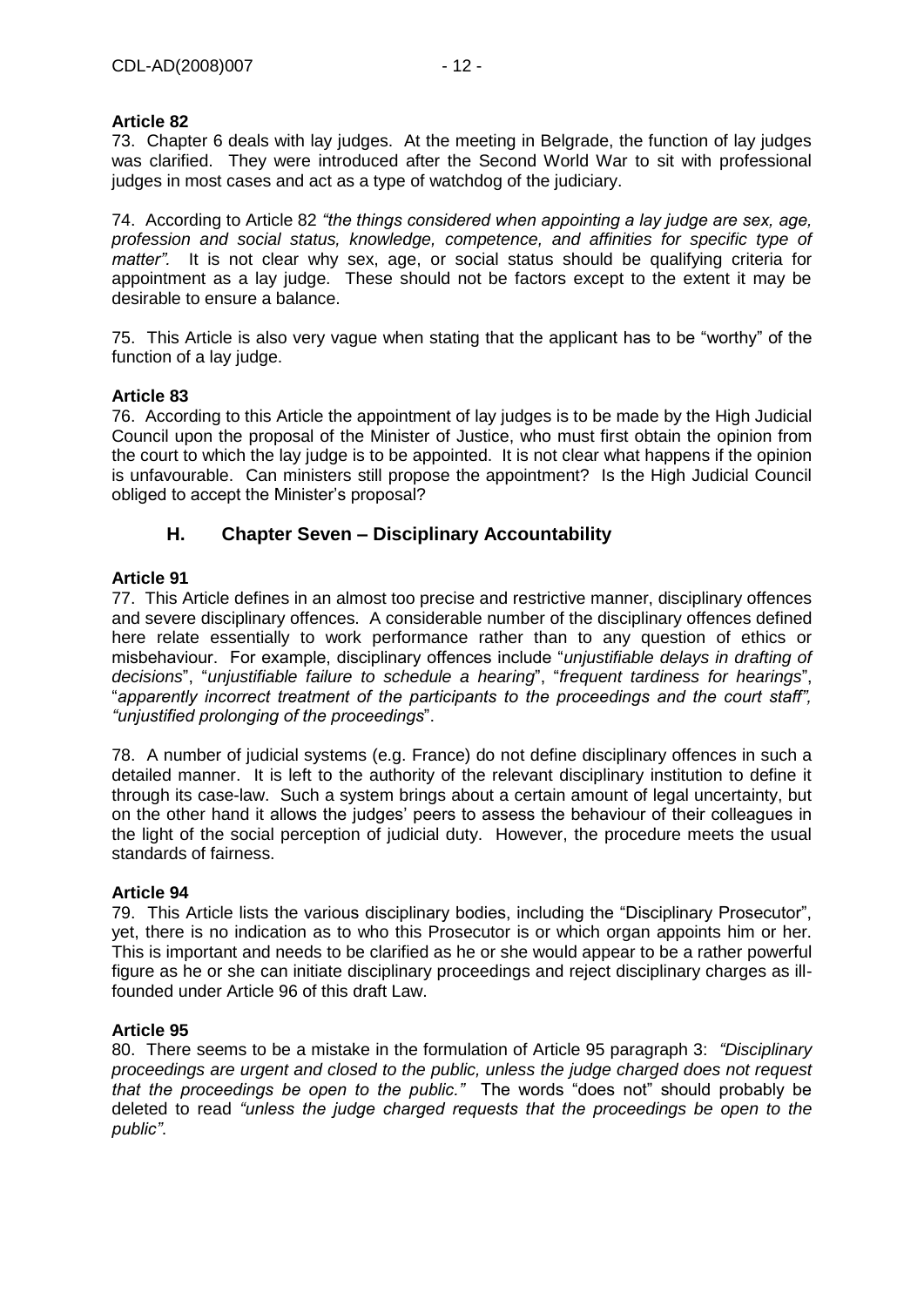## **Decisions of the Disciplinary Commission (Article 98) and Decisions of the High Court Council (Article 99)**

81. Articles 98 and 99 provide for an appeal from the disciplinary commission to the High Judicial Council, but there does not appear to be any appeal to a court of law. This is an omission which should be rectified.

82. The idea of performance evaluation as such is welcome. However, it needs to be handled carefully if it is not to be a tool to undermine the independence of the individual judges. The performance expected of the judge and how and by whom this performance is to be measured should be spelled out very clearly.

# <span id="page-12-1"></span><span id="page-12-0"></span>**III. DRAFT LAW ON THE ORGANISATION OF COURTS**

# **A. General remarks**

83. The draft Law on the Organisation of Courts is a well-drafted text and covers, in principle, the areas that need to be covered by such a law. It does not contain any provisions that are contrary to European standards.

<span id="page-12-2"></span>84. However, several suggestions for improvement are nonetheless made.

# **B. Chapter One – Principles**

85. This Chapter is of an introductory nature and lists a certain number of very general, but nevertheless fundamental principles. These include judicial power vested with the courts, establishment and suppression of courts only by law, independence of the judiciary (separation of powers), judicial competence and the principle of unlawful refusal to act.

86. It also stresses other principles taken from international instruments. For instance, the prohibition of exercising influence on courts and public hearings. Here, one may regret that even more important norms such as the right to a fair trial and, more generally, principles deriving from Article 6 of the European Convention on Human Rights are not mentioned.

## **Article 1 – Judicial Power**

87. In this Article, the concept of *"generally accepted rules of international law and ratified international agreements"* could be clarified by referring to international instruments and to their supremacy on national laws and regulations in the case of a conflict between them.

# **Article 2 – Establishing of Courts**

88. The legality of the organisation of the judiciary and the prohibition of setting up temporary courts are settled by this Article. It states that temporary courts and other types of exceptional courts may not be established. This provision is very welcome and is the reproduction of Article 143 of the Constitution.

# **Article 5 - Appointment of a sitting judge**

89. This Article provides useful guarantees with respect to the allocation of cases to judges of a same jurisdiction. How the selection of judges is to be implemented from a practical point of view is explained in the second paragraph. But the rules of repartition i.e. how cases are distributed among departments or benches of a court, need to be described in a regulation.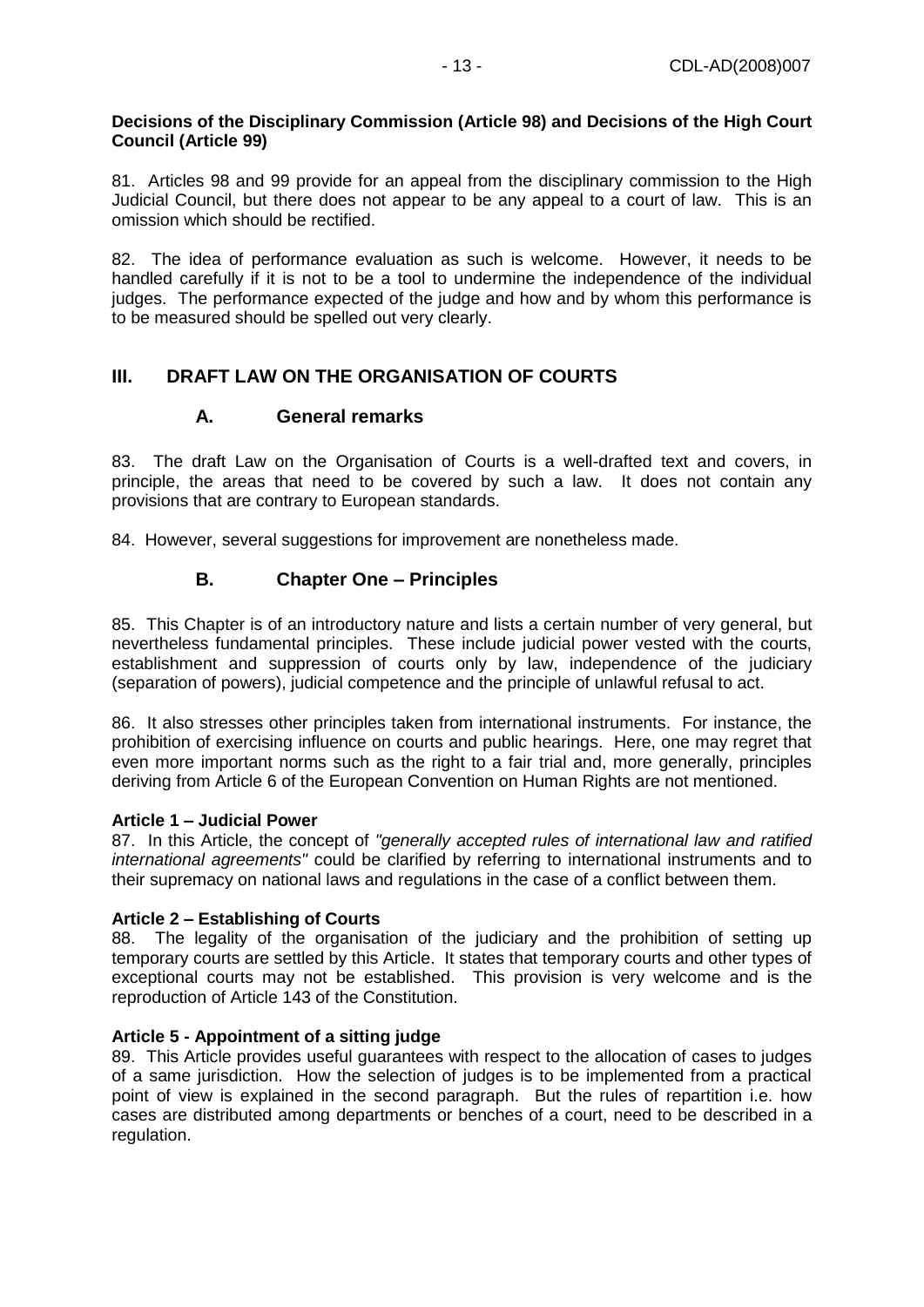90. On a European level, efforts are being made for the implementation of a system of allocation of cases that protects the parties against arbitrariness and guarantees that predetermined rules are applied in this area.

## **Article 6 – Prohibition of Influence on Courts**

91. This Article follows the principle that courts must be protected from all external influence. However, this provision prohibits the use of the media to influence the outcome of proceedings - which could, at least partially, breach the freedom of expression guaranteed by Article 10 of the European Convention on Human Rights.

92. This provision might be revised. However, in doing so, a balance needs to be struck between the freedom of expression of the media, the right to information of the public and the need to ensure that courts make their decisions free of external influence, including improper influence brought to bear through the media (see Recommendation Rec(2003)13 on the provision of information through the media in relation to criminal proceedings and Opinion no. 7 (2005) of the Consultative Council of European Judges (CCJE) to the attention of the Committee of Ministers on "justice and society").

93. This Article is also silent on whether there are any sanctions against persons who try to exert undue influence on the proceedings. The Serbian criminal law may cover this, but if that is not the case, this gap in the law should be filled.

### **Article 8 – Right to Complaint**

94. This provision covers the right to complain against the work of the court in cases where proceedings are considered dilatory, irregular or where decisions have been made under influence. The procedure is detailed in Article 56 (complaints procedure): it can be filed either with the court president or "through" the Ministry of Justice. The law remains unclear, however, as to the power of the president, the minister, the president of the higher court or the high court. In addition, there seems to be a risk of interference into judicial activities if, as it seems, the minister is entitled to take action. Clarification is needed here.

## **Article 9 – Legal Assistance**

95. The provisions concerning legal assistance between courts and between courts and government authorities and organisations need to be more precisely defined, especially with respect to the context (preconditions) in which these provisions apply - otherwise, there is a risk of misuse of such provisions. The limits (for instance, privacy, state security) should be clearly drawn. One suggestion is to submit requests for "legal assistance" to a bench of judges from the same court or from a higher instance entrusted with the decision to authorise the transmission of files and/or of other information.

# **C. Chapter Two – External Organisation of Courts**

## <span id="page-13-0"></span>**Types of Courts (Articles 11 to 15)**

96. The structure of the court system of Serbia, as described in Articles 11 to 15, is very common in European judicial systems. The system has a pyramidal structure with a Supreme Court of Cassation at the top.

## **Article 11 – Courts of the Republic of Serbia**

97. The Republic of Serbia has chosen to have a single judicial power on the whole territory. Some European countries, based notably on the French example, decided to have two more or less separate judicial bodies, a so called two-tier system: one for general jurisdiction (civil, criminal, commercial, labour, social) and one specialised in administrative law (administrative courts and "*Conseil d'Etat"*). A "conflict court" needs to be set up in this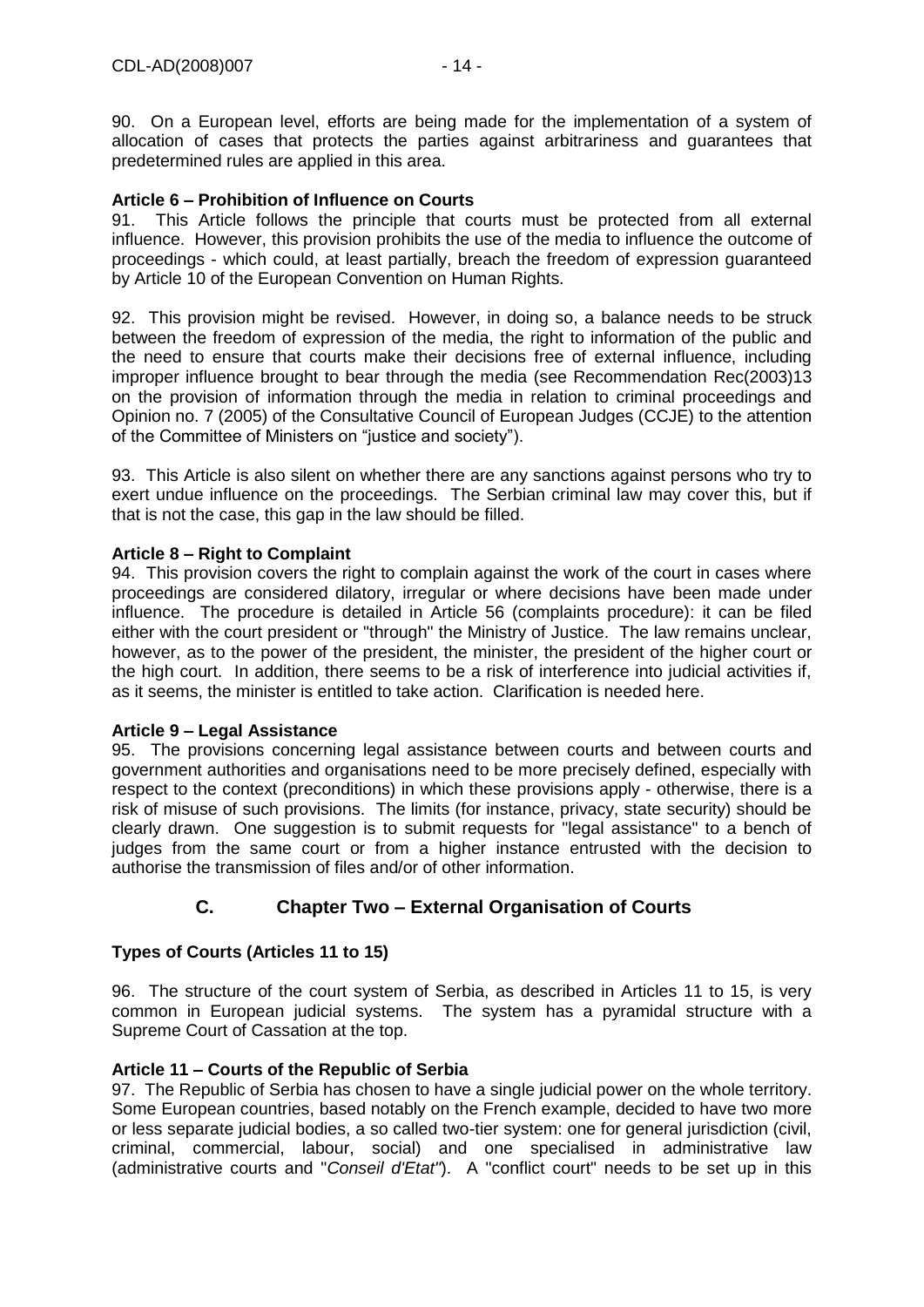system, as it is sometimes unclear whether a case pertains to one or the other body. From a historical point of view, this strict separation is based on the concept of separation of powers. However, the general tendency now is to eliminate or reduce the distinction between the two judicial systems and the choice made by the Republic of Serbia cannot be seriously criticised, as there is no reason to believe that the principle of separation of powers might be at stake.

### **Article 12 - Supreme Court of Cassation**

98. This provision seems to indicate that the Supreme Court of Cassation has an overall jurisdiction on all lower courts (High Commercial Court, the High Magistrates Court, the Administrative Court, Appellate courts).

### **Article 14 – Municipal, District, Commercial and Magistrates Courts**

99. This Article provides details on the territorial jurisdiction of the various courts. However, it does not say how the courts will be established when they are to cover several areas (municipalities). The type of legal instrument by which such courts are set up should be mentioned here.

### **Article 15 – Court of Directly Higher Instance**

100. This Article explains how the various courts are linked together in the aforementioned pyramidal structure. This structure may lead to an exaggerated number of remedies in some cases and, consequently, to an abnormally long duration. For example, cases dealt with by a municipal court may be appealed to a district court and then to an appellate court, not to mention the Supreme Court of Cassation.

### **Territorial jurisdiction and permanency of court (Articles 16 to 21)**

101. The aim of Articles 16 to 21 is to ensure that there is an easy access to justice. This is the reason for which court sessions may be held outside usual court premises subject to a specific law.

## **Article 17 – Venue of Court Activities**

*"Court activities are undertaken in the seat of the court and outside the seat – only when so set forth by law.*

### *A municipal court may hold court days outside its seat."*

102. This Article is drafted in a way that may lead to some confusion: does it mean that a municipal court may, on its own motion, hold court days outside its seat? Clarification is needed here.

### **Article 18 – Court Days**

103. Legal advice provided by judges to citizens is an ancient tradition in Central and Eastern Europe, but it might be time to consider whether organising "Court Days" is worthwhile keeping. Serbian courts are already overloaded with work, just as is the case with the courts in many other European countries, they should not be further burdened.

### **Article 20 – When Court Activities are Undertaken**

104. This Article states that *"Court activities are carried out throughout the year, every working day, and actions that do not tolerate postponement also during non-working days",*  which is an excellent provision that exists in one form or another in almost all judicial systems. However, it is preferable to have the law – instead of the Court Rules – decide clearly what kind of actions can be taken on non-working days.

## **Article 21 – Compliance with Working Hours**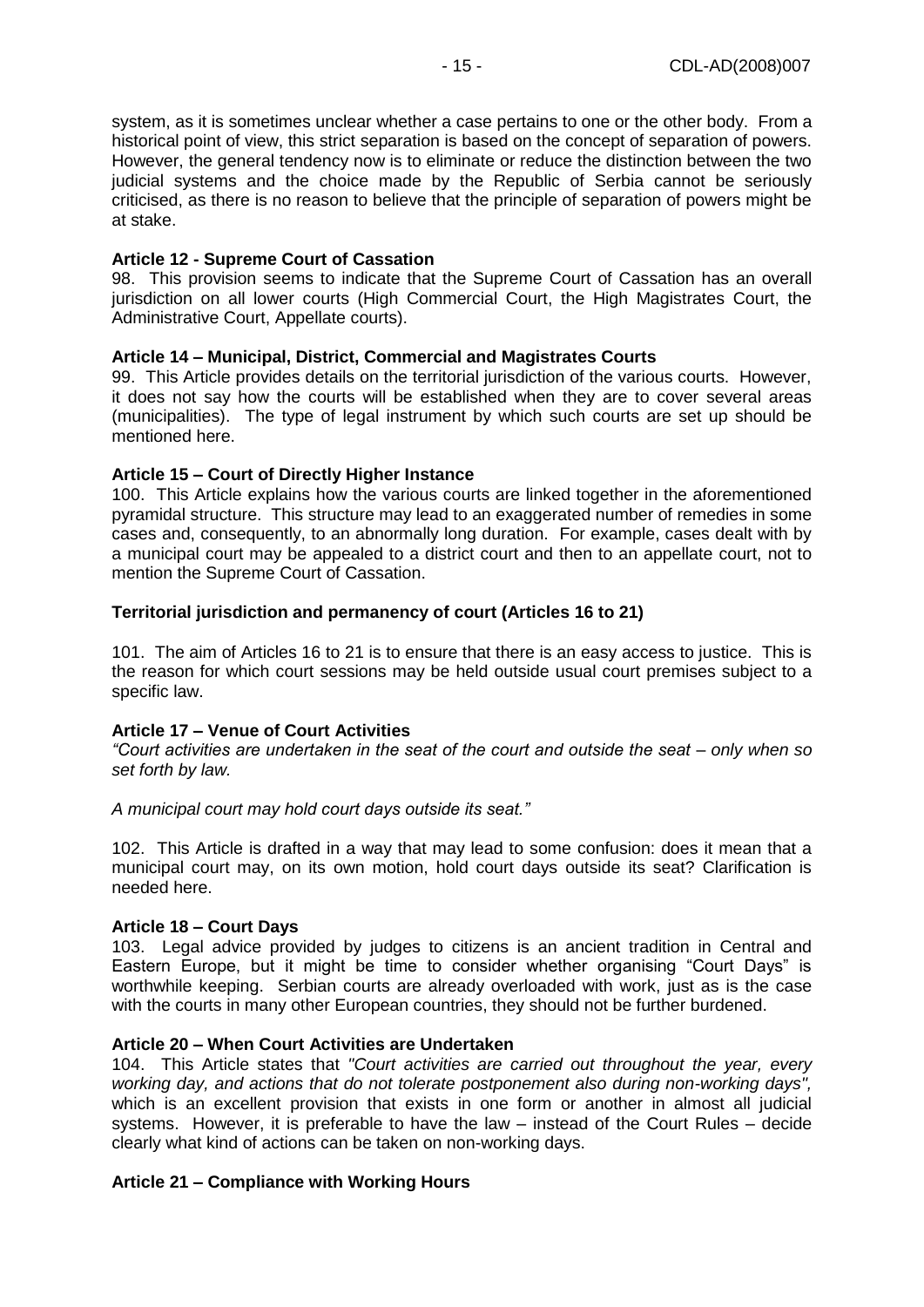105. This Article imposes on judges and staff the obligation to notify, within 24 hours, respectively the president or their superior on the reasons preventing them to work. This provision should be included in judges or staff regulations rather than in a law of a more general nature.

106. It seems that the Serbian judges are subject to a more or less fixed timetable. This solution also exists in other countries, notably in certain cantons of Switzerland. The introduction of working hours prevents judges from attending the court whenever suits them best. The question is really whether one should control the working hours or the advancement of the cases. Both can be done.

# **D. Chapter Three – Jurisdiction of courts**

## <span id="page-15-0"></span>**Articles 22 to 31**

107. Articles 22 to 31 establish the list of competences *ratione materiae* of the various courts. This raises the question of whether these are the only legal provisions dealing with this matter or whether other laws or codes (civil or criminal procedure notably) provide for a more detailed explanation. If there are no other legal texts, these provisions should be further elaborated in order to clarify the respective judicial competences. In this respect, the last sentence of Article 22 *"It may be provided by law that only certain municipal courts from the territory of the same district court act in particular legal matters"* is surprising and contrary to the general principles stated in Article 1, 4 and 14 of this draft Law. There is no obvious reason for such a derogation that might lead to abuses.

108. The role of the Supreme Court of Cassation is described in Articles 30 and 31. These Articles are very short and do not provide substantial indications as to the Supreme Court of Cassation's exact jurisdiction. The concept of *"extraordinary legal remedies"* is extremely vague and if not detailed further in this draft Law, may lead either to an excessive limitation of cases that can be submitted to the court, or to an overflow of cases, which is more likely, until the jurisprudence of the Supreme Court of Cassation provides clarification. It could, for example, be added that remedies are limited to cases of obvious misinterpretation or violation of the law, or miscarriage of justice.

109. Article 31 states that *"The Supreme Court of Cassation determines general legal views in order to ensure uniform application of law by courts*". It should be made clear that the Supreme Court of Cassation provides legal views only in the framework of a specific case; otherwise this would be in breach of the principle of the separation of powers, as a court cannot make any decision outside its jurisdiction. The same comment applies to the following sentence: *"reviews application of law and other regulations and the work of courts".*

# **Article 33 – Publishing of Decisions of the Supreme Court of Cassation**

<span id="page-15-1"></span>110. This Article provides that the interesting decisions be published in a special collection. It might be useful for the public to also have access to the courts' judgments on the internet.

# **E. Chapter Four – Internal organisation of courts**

# **Article 34 – Annual Calendar of Tasks**

111. The annual calendar of tasks, i.e. the court hearings' schedule, seems to be prepared in a very democratic manner. However, it should be more service-oriented and, for instance, foresee the consultation of the prosecutor's office as well as of the Bar Association, as they may have relevant suggestions.

## **Court department and session of all judges**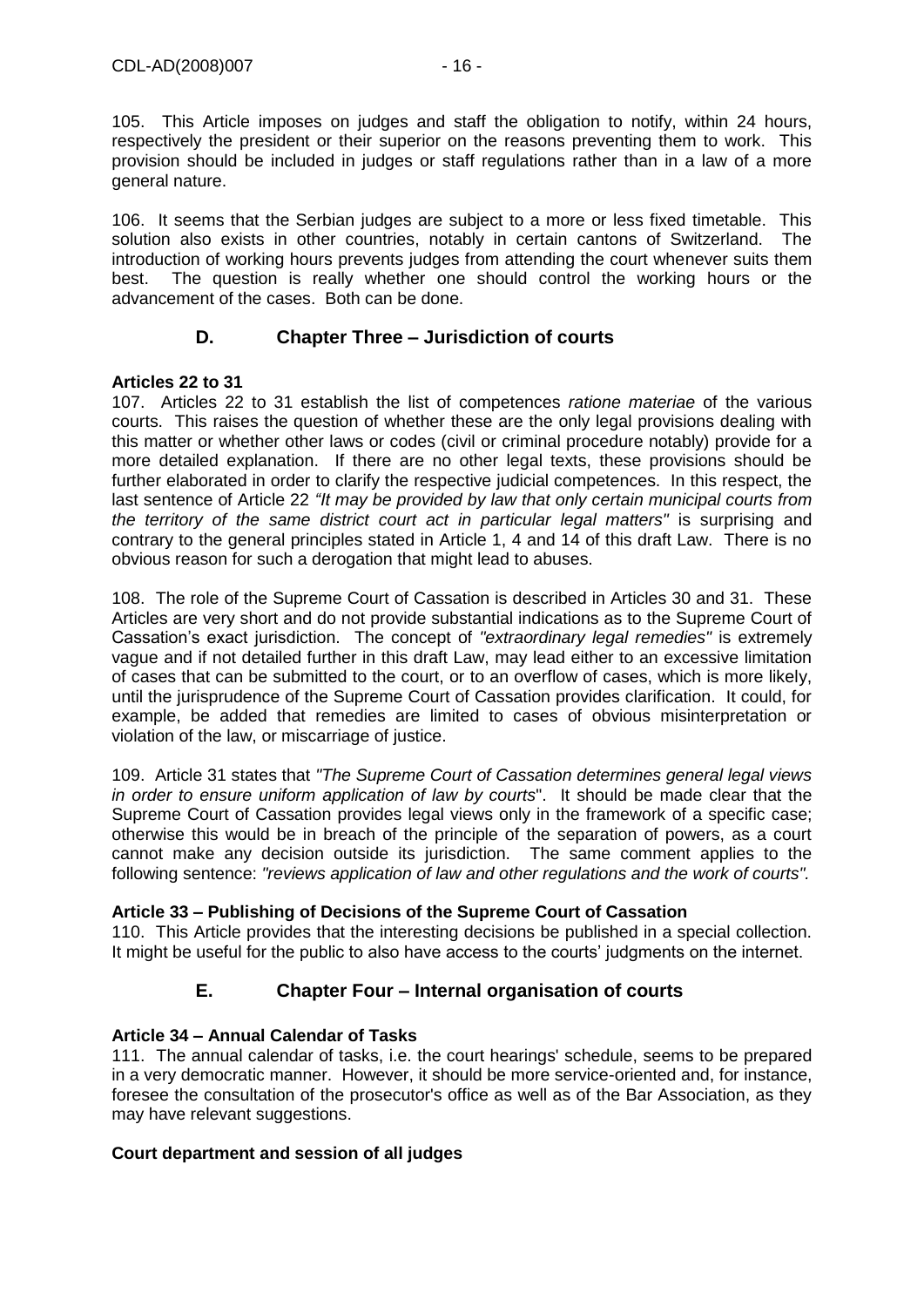## **Articles 35 to 41**

112. Court departments and sessions of all judges are useful, as they are to provide coherent jurisprudence and consistent decisions. It should, however, be clarified if the system applies to the handling of individual cases (lawsuits) or if the sessions, for example the joint session of departments (Article 40) or the session of all judges (Article 41) are of a general nature and are supposed to make recommendations or binding decisions. If the latter applies, this might be considered contrary to the independence of judges.

## **Internal Organisation of the Supreme Court of Cassation**

## **Articles 42 to 50**

113. As regards the functioning of the Supreme Court of Cassation: it is unclear if sessions of departments (Article 43) or the general session (Article 44) may have a say in a specific case or if they issue opinions afterwards. To what extent are the opinions issued by these institutions binding for judges of the Supreme Court of Cassation and for judges of lower level courts?

### **Court administration (Articles 51 and 52) and Administrative-judicial panel (Articles 53 to 57)**

114. The supervising tasks of the president of a court (Article 52) or even more, concerning the president of a higher court (Articles 55 and 56) could infringe judicial independence and interfere in judicial activities. A certain overall supervision is necessary, as malfunctioning in courts may occur, but here the role of the president is described in a very vague manner so that one may fear undue interference. For example, to state that *"The court president is required to demand legality, order and accuracy in the court, eliminate irregularities and procrastination in work"* could lead to such unacceptable situations. Although Article 74 seems to limit this power by providing a possibility of annulment of an act of judicial administration that interferes with the autonomy and independence of the court and judges, a clear limitation to the power of a court president and more specifically, to the power of a president of a higher level court, should be included.

# **F. Chapter Five – Court staff**

# <span id="page-16-0"></span>**Articles 58 to 71**

115. These Articles do not call for specific comments other than the fact that in order to introduce modern managerial practices, the introduction of an institution such as a regular (for example twice a year) meeting of staff, by category or in general be introduced, so that they have an opportunity to express their views on the administrative functioning of the court.

<span id="page-16-1"></span>116. The role and tasks of the court advisors (Articles 61 and 62) needs to be clarified in particular as to their authority over staff and the possibility and extent to which a court president may delegate administrative tasks.

# **G. Chapter Six – Judicial administration**

# **Article 72 – Tasks Comprising Judicial Administration**

117. The aim of this Article is to list the tasks and responsibilities with respect to judicial administration entrusted to the High Court Council and to the Ministry of Justice respectively. Regarding the latter, most of the tasks, which are of logistical nature, do not call for specific comments. However, the words *"developing the judicial system"* and *"oversight of action in cases within statutory timeframes and on complaints and grievances"* are vague and ambiguous and call for clarification or elaboration.

# **Article 75 – Personal Record**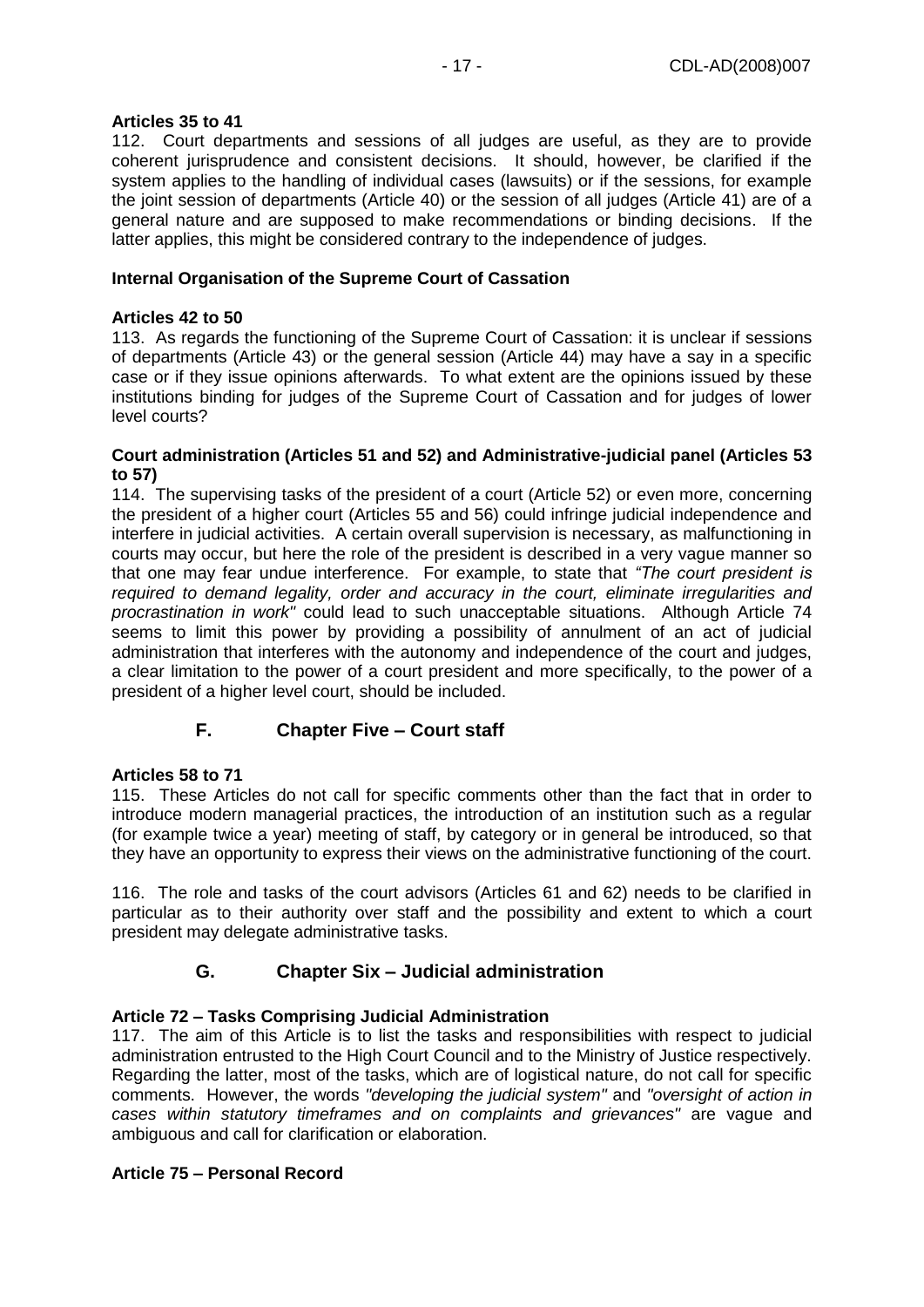<span id="page-17-0"></span>118. This Article should state that judges or court employees may have access to the data and a right to seek deletions of improper information or the addition of omitted relevant information.

## **H. Chapter Seven – Court security**

### **Articles 80 to 84**

119. Court security is an important issue in all judicial systems. As it may interfere with court activities, it should be specified that court guards act under the authority of the court president or, by delegation given by the president, or the judge in charge of court administrative businesses. It is certainly advisable to create a specific "judicial police force" under the overall authority of the judicial power (i.e. the High Judicial Council).

## **I. Chapter Eight – Funds for the work of courts**

## <span id="page-17-1"></span>**Articles 85 to 88**

120. The "basic provision(s)" in this Chapter are welcome in principle, much will of course depend on their practical implementation. The issues concerning the judicial budget should be included in a separate set of rules and regulations that should be drafted in close cooperation with those concerned, bearing in mind both the requirements based on the principle of judicial independence and on the availability of financial means of the general budget.

# **J. Chapter Ten – Transitional and final provisions**

<span id="page-17-2"></span>121. It is clear that the transitional period will be difficult for both judges and court staff, but also and in particular for the parties involved in lawsuits. Therefore, all appropriate measures should be taken to manage this in the best way possible. Towards that end, a type of "transitional management" panel could, for instance, be set up to deal with all problems that may arise during that period in a rapid and efficient manner.

# <span id="page-17-3"></span>**IV. CONCLUSION**

122. The Constitution of Serbia endangered judicial independence and created a major risk of politicising the judiciary by providing for the election of judges and of the High Judicial Council in the National Assembly, and by creating a discontinuity between the existing judiciary and the new judiciary to be chosen, once the High Judicial Council is established.

### **Draft Law on Judges**

123. Although the draft Law on Judges is, in general, in line with European standards, there are a number of provisions that give rise to concern and will need to be revised.

124. For instance, the draft Law contains a number of provisions that tend to weaken judicial independence. In certain cases, they increase the risk of politicising the judiciary by requiring that for the election of each judge, the National Assembly be presented with two candidates by the High Judicial Council and by failing to provide for an acceptable model for the continuance in office of serving judges against whom no incompetence or behaviour incompatible with the role of an independent judge is alleged.

125. In particular, the following provisions of the draft Law should be revised:

 $\triangleright$  Article 2 needs to be clarified with respect to the extent of a judge's right to association;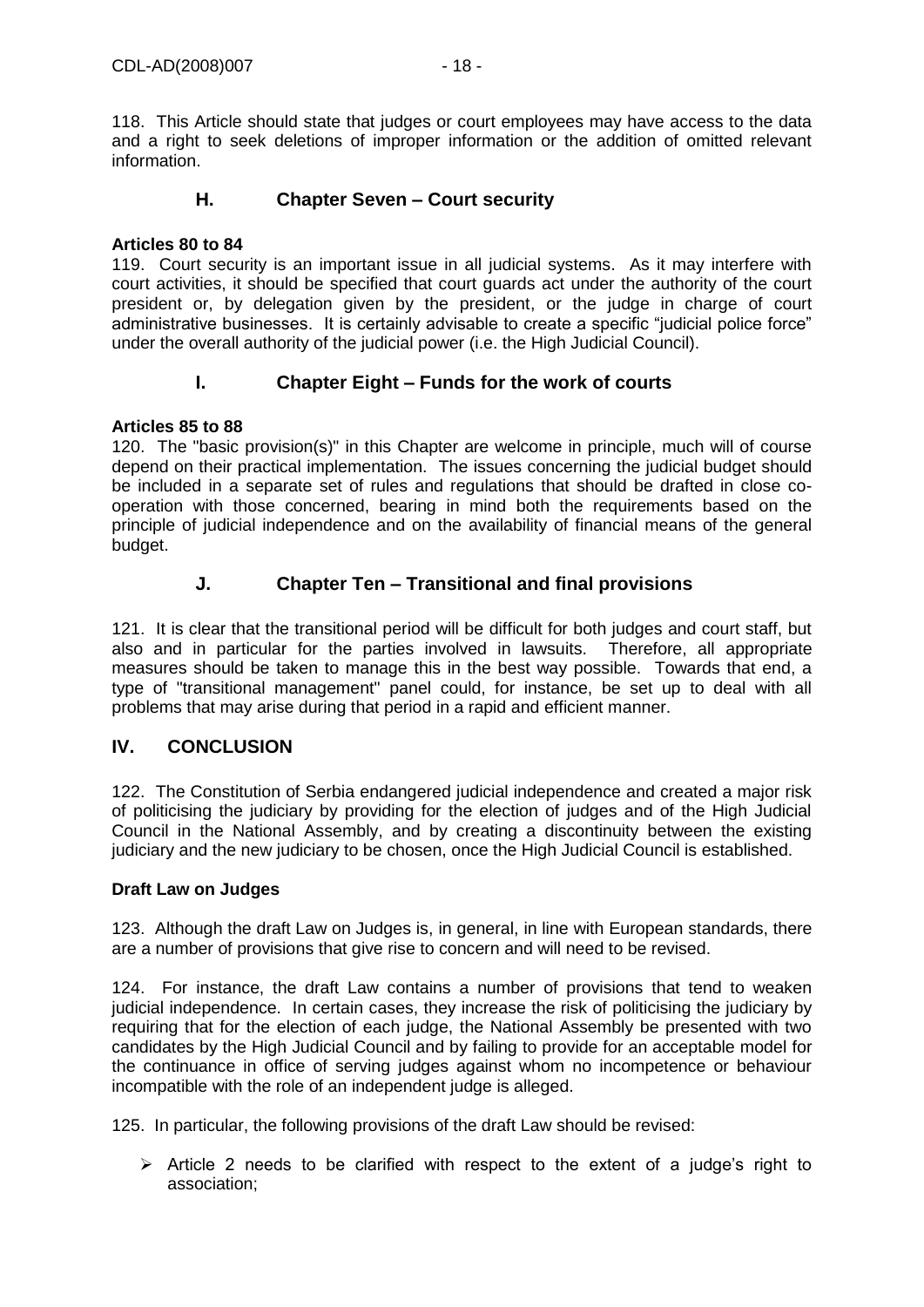- $\triangleright$  Article 8 should provide further details on what kind of a mechanism is used for the consultation of judges with respect to the work of courts and to what extent judges may impart their views;
- $\triangleright$  There is a contradiction in Article 9 paragraph 3 which needs to be clarified: training for judges is voluntary unless it is mandatory;
- $\triangleright$  Article 12 should be amended to provide that if a court is abolished, a judge will continue to work for a court of the same level/instance;
- $\triangleright$  Article 20 should provide that judges be allowed to work in a Ministry or organisation or request a leave of absence, subject to certain conditions;
- Articles 22-27 on the Immutability of Type of Work and Random Allocation of cases should be deleted from this draft Law and introduced into the law on judicial organisation or the code of civil or criminal procedure;
- $\triangleright$  Article 29 on the Relationship of Other Functions, Engagements and Actions with Judgeship should give judges more freedom and clarify which activities a judge is allowed to carry out;
- $\triangleright$  In Article 36, the task of calculating the salaries of judges should be entrusted to the High Judicial Council;
- $\triangleright$  In Article 37, the five pay grade categories for judges should be reduced to three, as there is no reason to differentiate between the workload, professional experience and scope of competence, between judges from magistrates courts and municipal courts or between commercial, district courts and the high magistrates court and the Appellate, High Commercial and the Administrative Courts;
- $\triangleright$  Article 39 should clarify who carries out the evaluation of judges with respect to the pay grade classification;
- Article 43 which generously provides for an increase in salary of up to 100% for judges working on criminal/organised crime and war crimes cases should be revised;
- $\triangleright$  Article 47 on Other Requirements for Election is unclear on whether a person can apply to two or more positions or if the application is limited to one position;
- $\triangleright$  Article 50 on obtaining Information and Opinion is unclear on whether an applicant is entitled to see this material and whether there is a possibility for him or her to challenge it:
- $\triangleright$  Article 51 stipulates that the High Judicial Council propose two candidates for each judge's position to the National Assembly. This represents a serious politisation of the office of a judge and should be revised. Articles 52 and 72 raise similar problems;
- $\triangleright$  Article 65 on initiating dismissal proceedings needs to be clarified with respect to who may bring such proceedings;
- $\triangleright$  In Articles 82 and 83 the criteria for the appointment of lay judges should be revised;
- $\triangleright$  In Article 94 the function of the Disciplinary Prosecutor needs to be defined;
- $\triangleright$  Articles 98 and 99 on decisions of the Disciplinary Commission and of the High Judicial Council should provide for an appeal to a court of law.

126. It was suggested at the meeting in Belgrade by the Serbian participants that there are too many judges in the current Serbian judiciary. This may be true, however the way to deal with such a problem is through ordinary retirement or by introducing early voluntary retirement, not by in effect dismissing judges who have not been shown to be incompetent or to have misbehaved.

127. Furthermore, during this meeting in Belgrade, the Ministry of Justice explained that the reappointment procedure will be included in the final provisions of this draft Law. The Venice Commission and the Directorate for Legal Co-operation are hopeful that their comments and suggestions will be taken into account in the drafting process.

## **Draft Law on the Organisation of Courts**